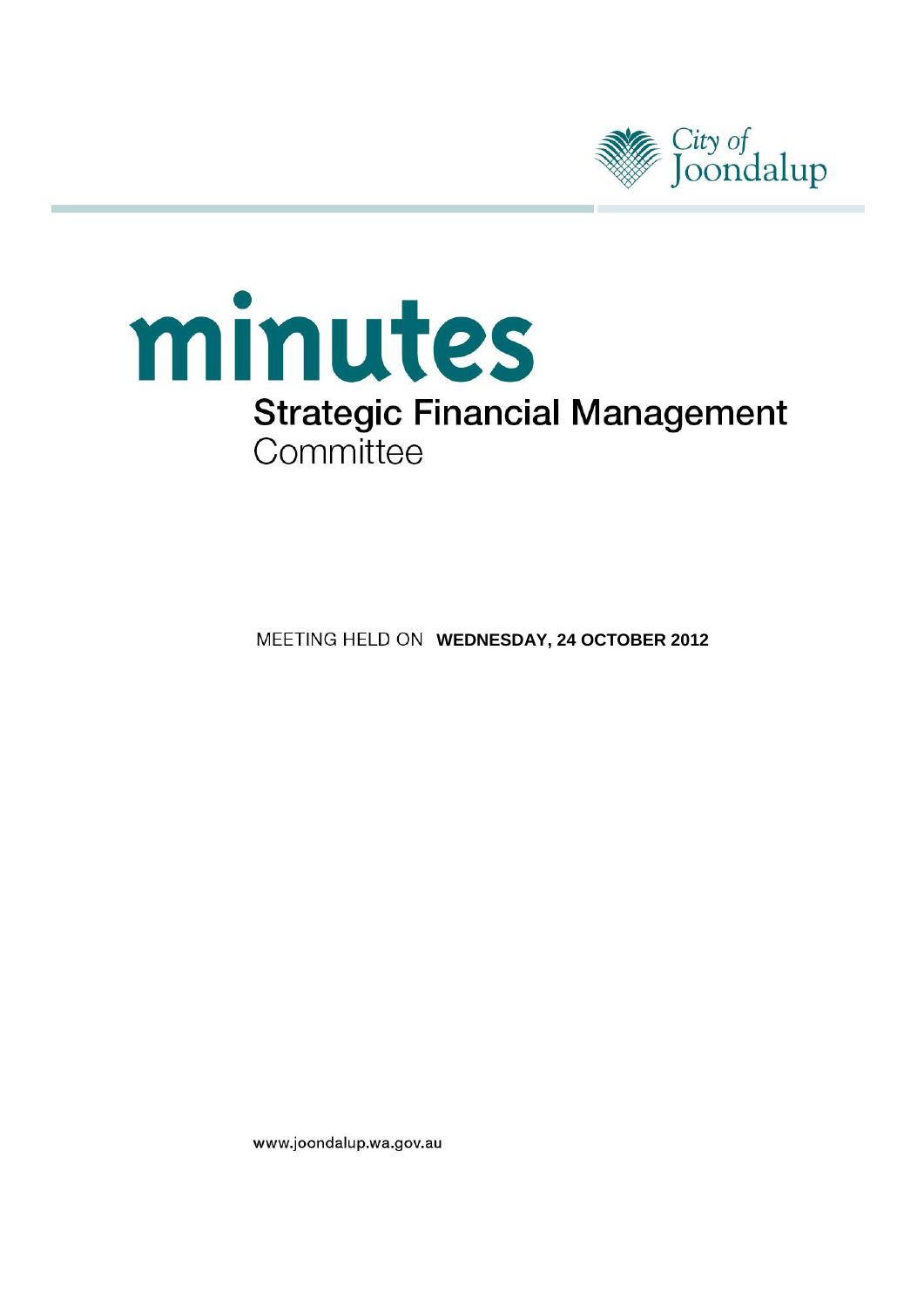# **TABLE OF CONTENTS**

| Item No        | <b>Title</b>                                                                                                                            | Page No |
|----------------|-----------------------------------------------------------------------------------------------------------------------------------------|---------|
|                | Declaration of Opening                                                                                                                  | 3       |
|                | Apologies/Leave of absence                                                                                                              | 3       |
|                | <b>Confirmation of Minutes</b>                                                                                                          | 4       |
|                | Announcements by the Presiding Member without discussion                                                                                | 4       |
|                | Declarations of Interest                                                                                                                | 4       |
|                | Identification of matters for which the meeting may sit behind<br>closed doors                                                          | 4       |
|                | Petitions and deputations                                                                                                               | 4       |
|                | Reports                                                                                                                                 | 5       |
| 1              | Progress Report on the Proposed Disposal of Lots 642/643<br>(57) Marri Road, Duncraig - [63627, 27459]                                  | 5       |
| $\overline{2}$ | Review of Off-Street Car Park Utilisation 2011-2012 and<br>Parking Issues in the City Centre - [29136]                                  | 16      |
| 3              | 20 Year Strategic Financial Plan - [52582]                                                                                              | 25      |
| 4              | Confidential Report - Business Case - Multi Storey Car Park<br>$-[102400]$                                                              | 32      |
| 5              | Confidential Report - Proposed Disposal of City Freehold<br>Properties - Status Report - [63627]                                        | 12/34   |
| 6              | Confidential Report - Potential Disposal of area of land within<br>City Freehold Lot 549 (11) Moolanda Boulevard, Kingsley -<br>[63627] | 14/35   |
|                | Motions of which previous notice has been given                                                                                         | 36      |
|                | Requests for Reports for future consideration                                                                                           | 36      |
|                | Closure                                                                                                                                 | 36      |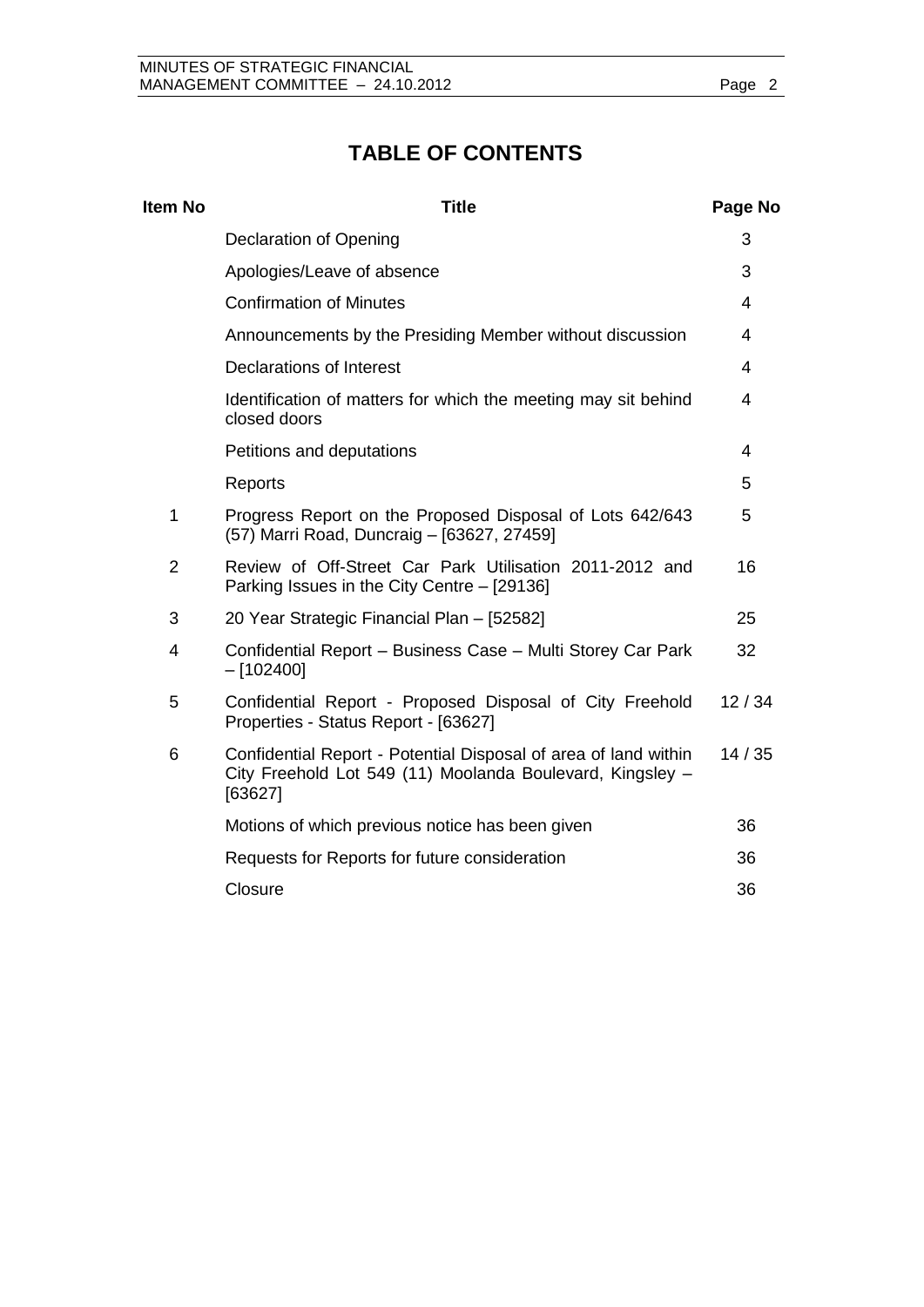# **CITY OF JOONDALUP**

#### **MINUTES OF THE STRATEGIC FINANCIAL MANAGEMENT COMMITTEE MEETING HELD IN CONFERENCE ROOM 2, JOONDALUP CIVIC CENTRE, BOAS AVENUE, JOONDALUP ON WEDNESDAY, 24 OCTOBER 2012.**

#### **ATTENDANCE**

#### **Committee Members:**

| Cr Geoff Amphlett, JP<br>Mayor Troy Pickard          | <b>Presiding Member</b>        | Absent from 7.20pm until 7.23pm |
|------------------------------------------------------|--------------------------------|---------------------------------|
| Cr John Chester                                      |                                |                                 |
| Cr Tom McLean, JP<br>Cr Mike Norman<br>Cr Sam Thomas | <b>Deputy Presiding Member</b> | from 6.02pm                     |

#### **Officers:**

| Mr Garry Hunt        | <b>Chief Executive Officer</b>        |              |
|----------------------|---------------------------------------|--------------|
| Mr Mike Tidy         | <b>Director Corporate Services</b>    |              |
| Mr Brad Sillence     | Manager Governance and Marketing      |              |
| Mr Blignault Olivier | <b>Manager City Projects</b>          | until 6.50pm |
| Mrs Gwen Boswell     | <b>Acting Senior Property Officer</b> | until 6.50pm |
| Mr Allan Ellingham   | <b>Senior Financial Analyst</b>       |              |
| Mrs Deborah Gouges   | Governance Officer                    |              |

#### <span id="page-2-0"></span>**DECLARATION OF OPENING**

The Presiding Member declared the meeting open at 6.01pm.

## <span id="page-2-1"></span>**APOLOGIES/LEAVE OF ABSENCE**

#### **Apologies**

Cr Teresa Ritchie.

#### **Leave of Absence previously approved**

| Cr Russ Fishwick, JP               | 29 September to 9 November 2012 inclusive. |
|------------------------------------|--------------------------------------------|
| <b>Cr Christine Hamilton-Prime</b> | 1 November to 25 November 2012 inclusive.  |
| <b>Cr Brian Corr</b>               | 6 November to 16 November 2012 inclusive.  |
| Cr Sam Thomas                      | 12 November to 24 November 2012 inclusive. |
| Cr Amphlett                        | 14 November to 23 November 2012 inclusive. |
| Cr Liam Gobbert                    | 20 November to 28 November 2012 inclusive. |
| Cr Teresa Ritchie                  | 27 November to 04 December 2012 inclusive. |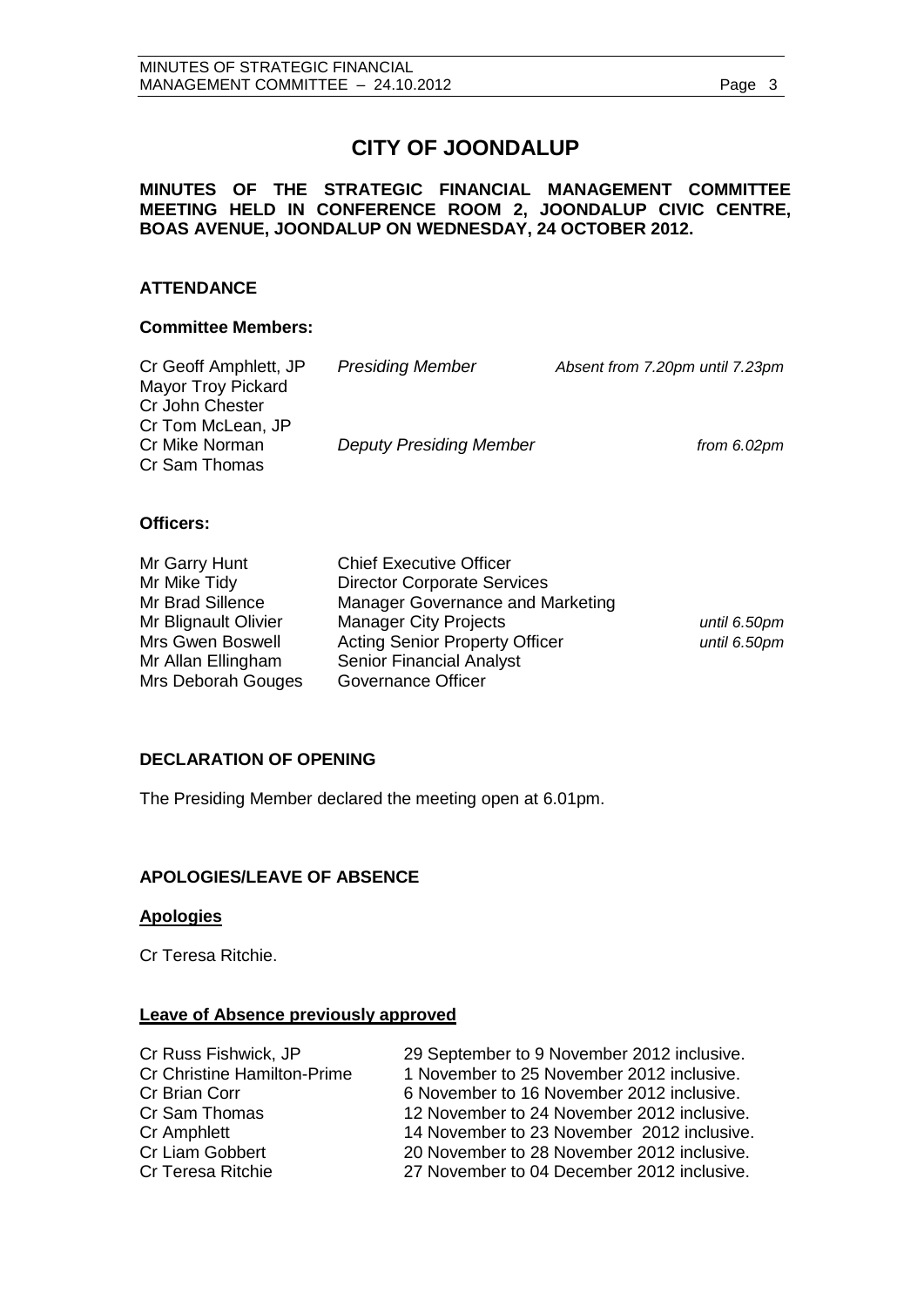*Cr Norman entered the meeting, the time being 6.02pm.* 

#### <span id="page-3-0"></span>**CONFIRMATION OF MINUTES**

#### MINUTES OF THE STRATEGIC FINANCIAL MANAGEMENT COMMITTEE MEETING HELD ON 19 JULY 2012

**MOVED Cr McLean, SECONDED Cr Norman that the minutes of the meeting of the Strategic Financial Management Committee held on 19 July 2012 be confirmed as a true and correct record.**

#### **The Motion was Put and CARRIED (6/0)**

**In favour of the Motion:** Cr Amphlett, Mayor Pickard, Crs Chester, McLean, Norman, and Thomas.

#### <span id="page-3-1"></span>**ANNOUNCEMENTS BY THE PRESIDING MEMBER WITHOUT DISCUSSION**

Nil.

#### <span id="page-3-2"></span>**DECLARATIONS OF INTEREST**

Nil.

#### <span id="page-3-3"></span>**IDENTIFICATION OF MATTERS FOR WHICH THE MEETING MAY SIT BEHIND CLOSED DOORS**

In accordance with Clause 76 of the City's *Standing Orders Local Law 2005*, this meeting was not open to the public.

#### <span id="page-3-4"></span>**PETITIONS AND DEPUTATIONS**

Nil.

**It was requested that the Strategic Financial Management Committee suspends clause 14(4) of the City's** *Standing Orders Local Law 2005* **– Order of Business, to allow the items of business to be considered out of sequence as they are listed on the agenda, dealing with:**

- **Item 5 - Confidential - Proposed Disposal Of City Freehold Properties - Status Report; and**
- **Item 6 - Confidential - Potential Disposal of area of land within City Freehold Lot 549 (11) Moolanda Boulevard, Kingsley,**

**following consideration of Item 1 – Progress Report on the Proposed Disposal of Lots 642/643 (57) Marri Road, Duncraig.**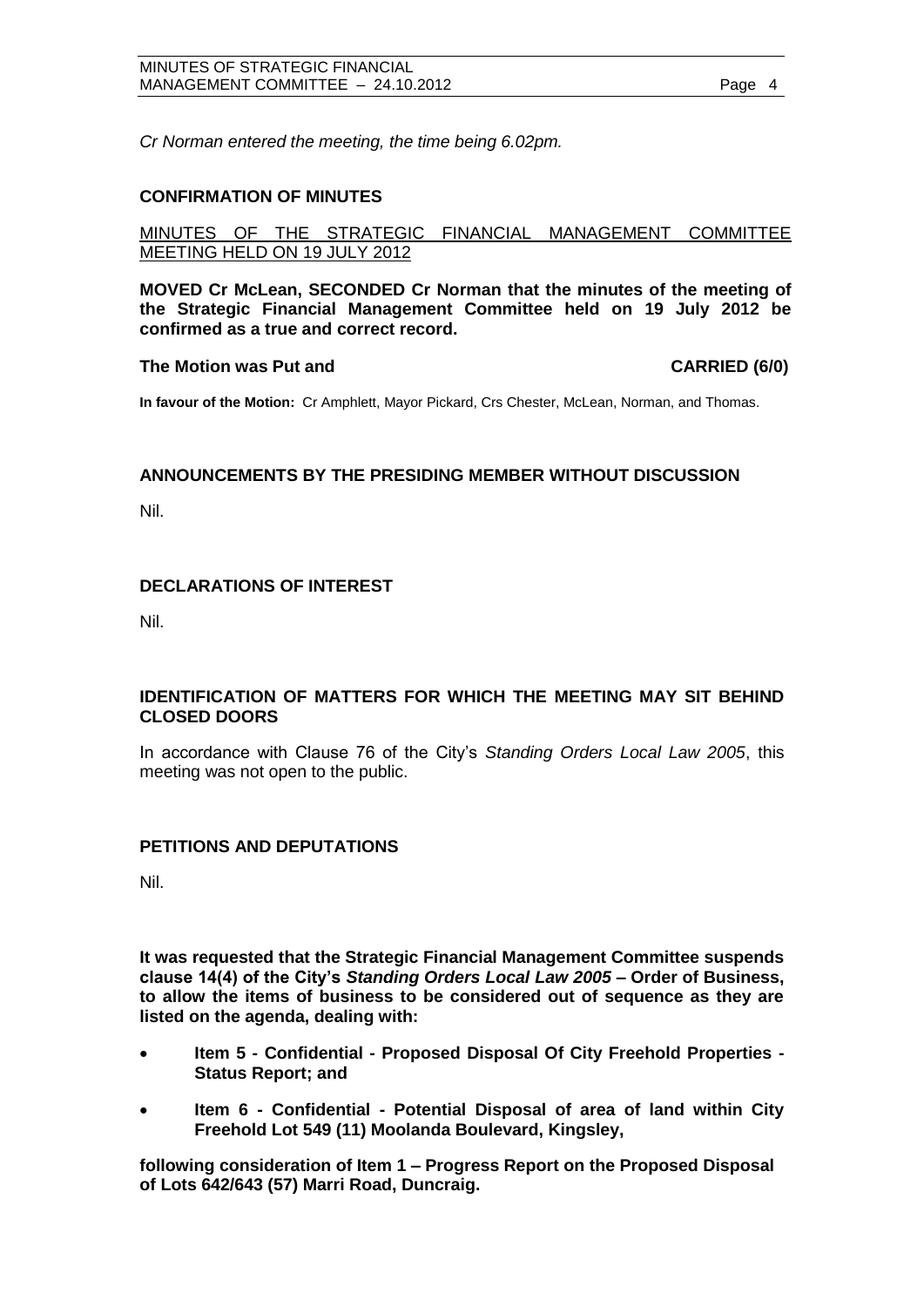#### <span id="page-4-0"></span>**REPORTS**

# <span id="page-4-1"></span>**ITEM 1 PROGRESS REPORT ON THE PROPOSED DISPOSAL OF LOTS 642/643 (57) MARRI ROAD, DUNCRAIG**

**WARD:** South

**RESPONSIBLE** Mr Garry Hunt **DIRECTOR:** Chief Executive Officer

**FILE NUMBER:** 63627, 27459, 101515

**ATTACHMENTS:** Attachment 1 Location Plan of Lots 642/643 (57) Marri Road, Duncraig

#### **PURPOSE**

For Council to consider progress on the proposed disposal of Lots 642/643 (57) Marri Road, Duncraig.

#### **EXECUTIVE SUMMARY**

A status report on the progress of the 13 City properties proposed for disposal was submitted to the Strategic Financial Management Committee meeting held on 9 July 2012. With regard to the above property, where the main part of the building is leased by the Department of Education, an offer was to be made to the Department of Education to purchase the land in accordance with the relevant legislation. The response to this offer was to be reported back to the Strategic Financial Management Committee. The offer was made and the Department of Education has advised that it is not interested in purchasing Lots 642/643 (57) Marri Road, Duncraig.

The lease with the Department of Education expires on 31 October 2013, and based on the fact that the current zoning is Residential/R20 and the Department of Health's Child and Adolescent Community Health Service (CACHS) also operating from that facility is to be relocated, the site will be available for sale from approximately November 2013. Although, the Department of Education has rejected ownership of the facility, it has requested a five year lease, with a five year option.

The City is currently examining 13 sites for potential disposal, six of which are available, currently Council may consider offering the Department of Education a five year lease (without an option), or potentially a shorter term, as part of a phasing of the sale of the 13 sites. Contact could be made with the Department of Education to ascertain if a two or three year arrangement suits its purpose.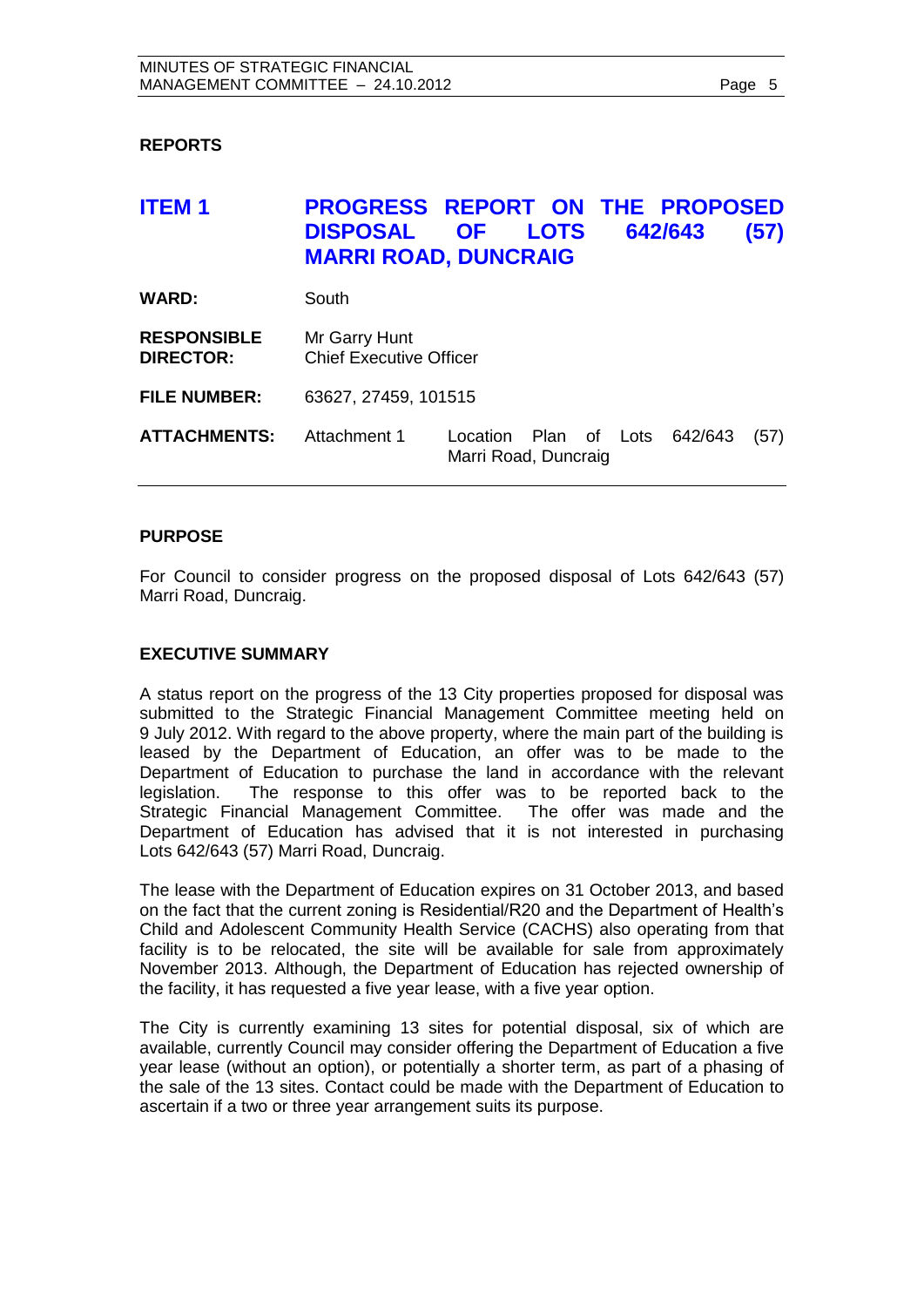*It is recommended that Council:*

- *1 NOTES that the Department of Education has rejected Council's offer to purchase Lots 642/643 (57) Marri Road, Duncraig;*
- *2 ENDORSES the Department of Education being contacted to discuss the option of a short term lease arrangement from 1 November 2013, at a rent to be determined by a market valuation; and*
- *3 NOTES that the outcome of the discussion with the Department of Education will be reported to the next meeting of the Strategic Financial Management Committee.*

#### **BACKGROUND**

A status report on the progress of the 13 City properties proposed for disposal was submitted to the Strategic Financial Management Committee meeting held on 9 July 2012 with the minutes of that meeting considered by Council at its meeting held on 24 July 2012 (CJ143-07/12 refers). The resolution related to the subject property was:

*That Council:*

- *1 SUPPORTS the Department of Education being offered the opportunity to purchase Lots 642/643 Marri Road, Duncraig in accordance with the requirements of Section 3.58 of the Local Government Act 1995;*
- *2 NOTES that any formal offer from the Department of Education in relation to Part 3 above will be presented to Council for consideration; and*
- *3 NOTES that a further status update in relation to Parts 3 and 4 above will be submitted to the Strategic Financial Committee meeting to be held on 15 October 2012.*

#### **DETAILS**

At the time of the negotiations with the Department of Education on the current five year lease, the intent was for the Marri Road pre-school program to be transferred to the main school campus at Duncraig Primary School by the end of the current lease period (31 October 2013). However, as detailed in the report to the Strategic Financial Management Committee meeting held on 9 July 2012, the Department of Education has now expressed an interest in renewing a lease with the City for a five year term, with a five year option.

Based on this intent to relocate the pre-school program, and as part of the City examining the future options with regard to its aging building portfolio, the City also negotiated with the CACHS to relocate the Duncraig CHC service based at Marri Road, Duncraig to the Carine Child Health Centre at Lot 159 (487L) Beach Road, Duncraig. Redevelopment and relocation costs associated with this transfer are estimated to be approximately \$184,000. This matter was detailed in a separate report to the Strategic Financial Management Committee meeting held on 9 July 2012.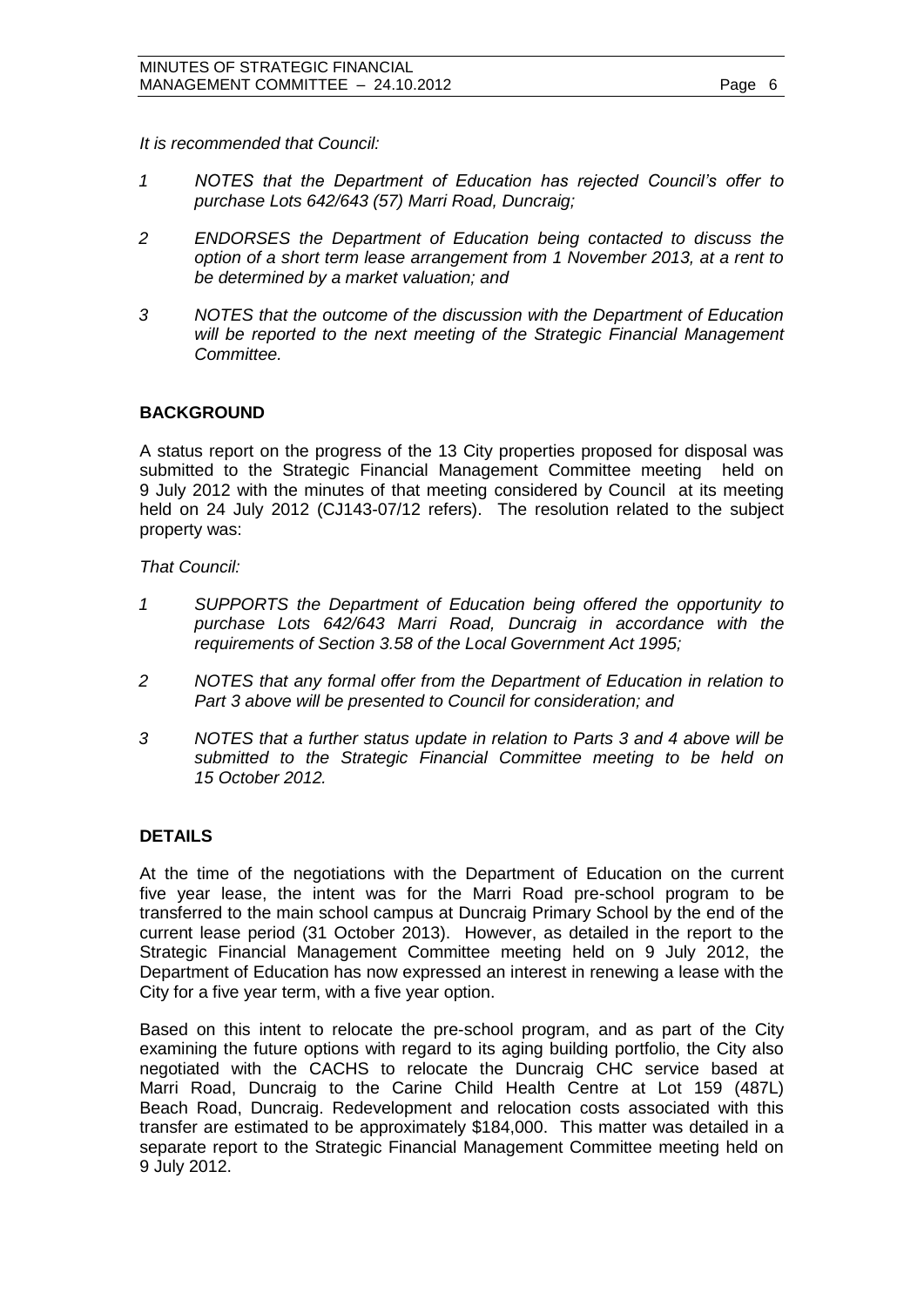In line with Council's resolution of 24 July 2012 detailed above, the Department of Education was offered the option to purchase the site and in its response dated 15 August 2012 indicated to the City that it had no interest in this proposal.

#### **Issues and options considered:**

The City's future intent for this site is for it to be disposed of, with the proceeds of the sale being included in the Joondalup Performing Arts and Cultural Facility Reserve Fund.

At the time of obtaining valuations on the 13 properties being examined for disposal, it was reported to the Strategic Financial Management Committee at its meeting held on 8 March 2011, that rezoning Lots 642/643 (57) Marri Road from Residential Development/R20 to Residential/R40 (Restricted Use – Aged Persons Housing) may be the best financial option. A revaluation of the Marri Road site will be required once the disposal of the site is imminent.

The City currently has six of the 13 properties that are in a position to be disposed of and advice is being sought from commercial real estate professionals as to the most effective timing of these properties to go to market. The potential recommendation may be that the most commercially viable approach is a phasing strategy and the outcome of the property professionals' advice will be submitted to the Strategic Financial Management Committee.

At its meeting held on 28 August 2007 (CJ168-08/07 refers), Council approved the application of market rentals in any future lease negotiations with the Department of Education and the market rental valuation for the Marri Road, Duncraig site at the time was \$17,000 per annum. Prior to the commencement of the five year lease on 1 November 2008, the Department of Education's annual rental had been subsidised. In order to mitigate the financial impact of paying a full commercial rent from a subsidised rent, Council agreed for the rent to be phased in annual increments of \$2,000 commencing at \$9,000 per annum in 2008. The full commercial rent being paid only in the final year of the lease period that is 1 November 2012 to 31 October 2013.

The fact that the Marri Road, Duncraig site is being utilised until at least October 2013 and that the City has a number of properties readily available for disposal, Council may wish to consider a continuation of the leasing arrangement with the Department of Education. Offering the Department of Education a five year lease, or holding over the lease for an agreed period with the Department of Education may satisfy the objectives of both the City and the Department of Education.

Should the Department of Education remain in the facility for a further five year period from 1 November 2013, there is potentially less urgency on the City's part for the relocation of the Duncraig CHC service based at the Marri Road facility. The relocation of the Duncraig CHC service from Marri Road, Duncraig is part of the City's rationalisation of facilities that accommodate CHCs. The main area of the subject facility being vacated by the Department of Education in 2013 was part of the rationale to relocate the child health service from Marri Road and therefore releasing Lots 642/643 for disposal.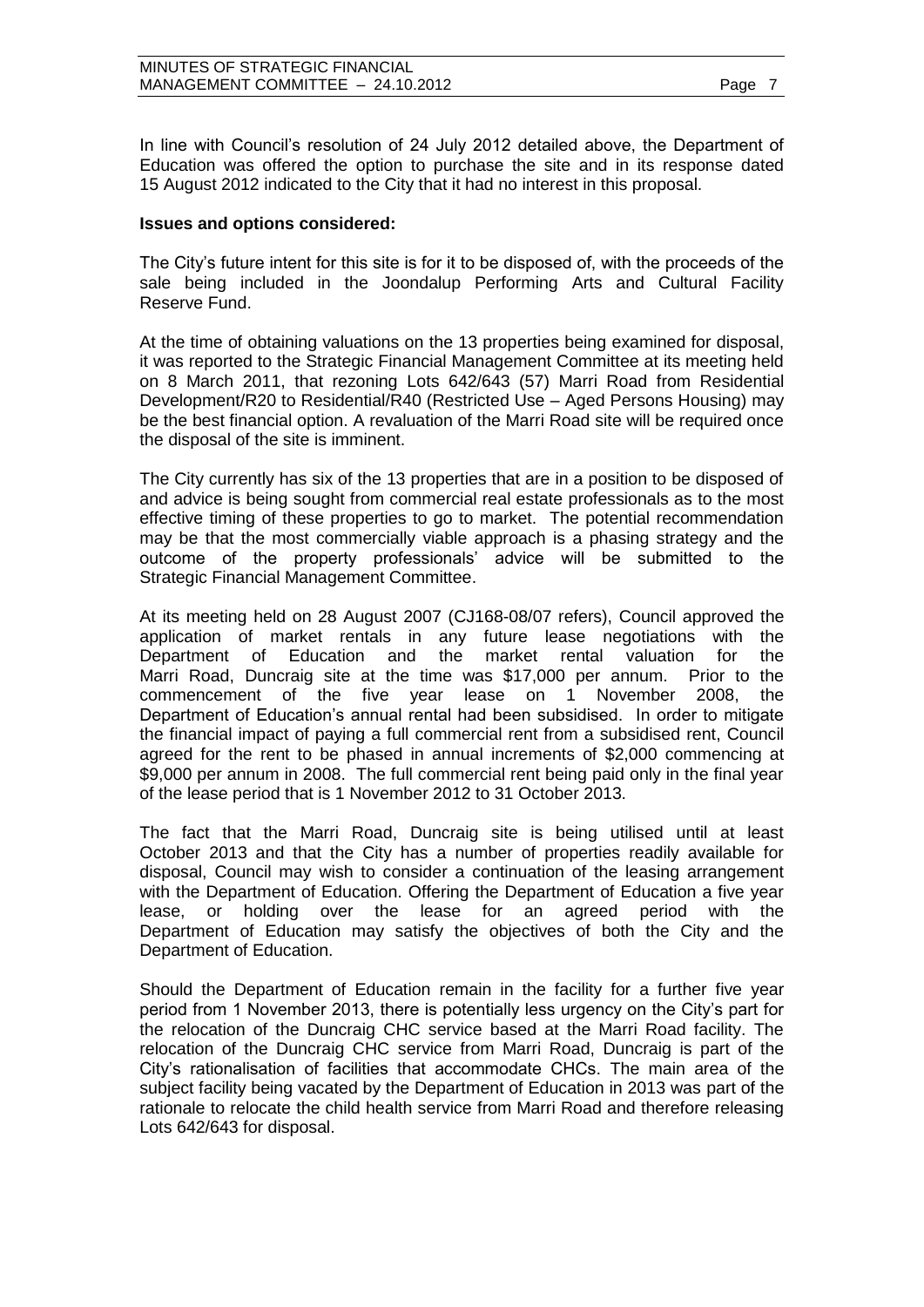Option 1 - Support the Department of Education's request for a five year lease with a five year option.

The Department of Education's request for a five year lease plus a five year option has the potential to restrict the sale of the Marri Road, Duncraig site for 10 years, which is possibly contrary to Council's overall strategy for the 13 disposal sites.

Option 2 – Support a five year lease being offered to the Department of Education with no option.

A lease arrangement could be offered to the Department of Education conditional upon the Department of Education accepting that the rent on commencement will be that which is indicated by a market review when instructed mid-2013. This rental would then coincide for a new five year lease from 1 November 2013 to 31 October 2018.

The fact the Department of Education has requested a five year lease with a five year option and is aware of the Council's intent to consider the Department of Education as a commercial tenant, would appear to indicate that the Department of Education is prepared to pay commercial rates over a 10 year overall term. Therefore, an increased annual rent, with the relatively standard and therefore acceptable approach of 5% annual increments over the course of a new five year lease, may have potential.

It may be considered appropriate that the offer of lease for a five year term is non-negotiable.

Option 3 – Holding over the current lease for an agreed period.

Should it be considered that a five year term from 1 November 2013 is excessive, an agreement with the Department of Education for a short term lease arrangement may be suitable.

Option 4 – No offer of lease being made to the Department of Education.

As the offer to purchase has been rejected by the Department of Education, should the City not make any new leasing arrangements with the Department of Education, the premises will be vacated at the lease expiry date of 31 October 2013, or before.

#### **Legislation**

Sections 3.58 and 3.59 of the *Local Government Act 1995*, together with the *Local Government (Functions and General) Regulations 1996* determine how a local government may dispose of property.

#### **Link to Strategic Plan:**

**Key Focus Area** Community Wellbeing.

**Objective:** 5.1 To ensure the City's facilities and services are of a high quality and accessible to everyone.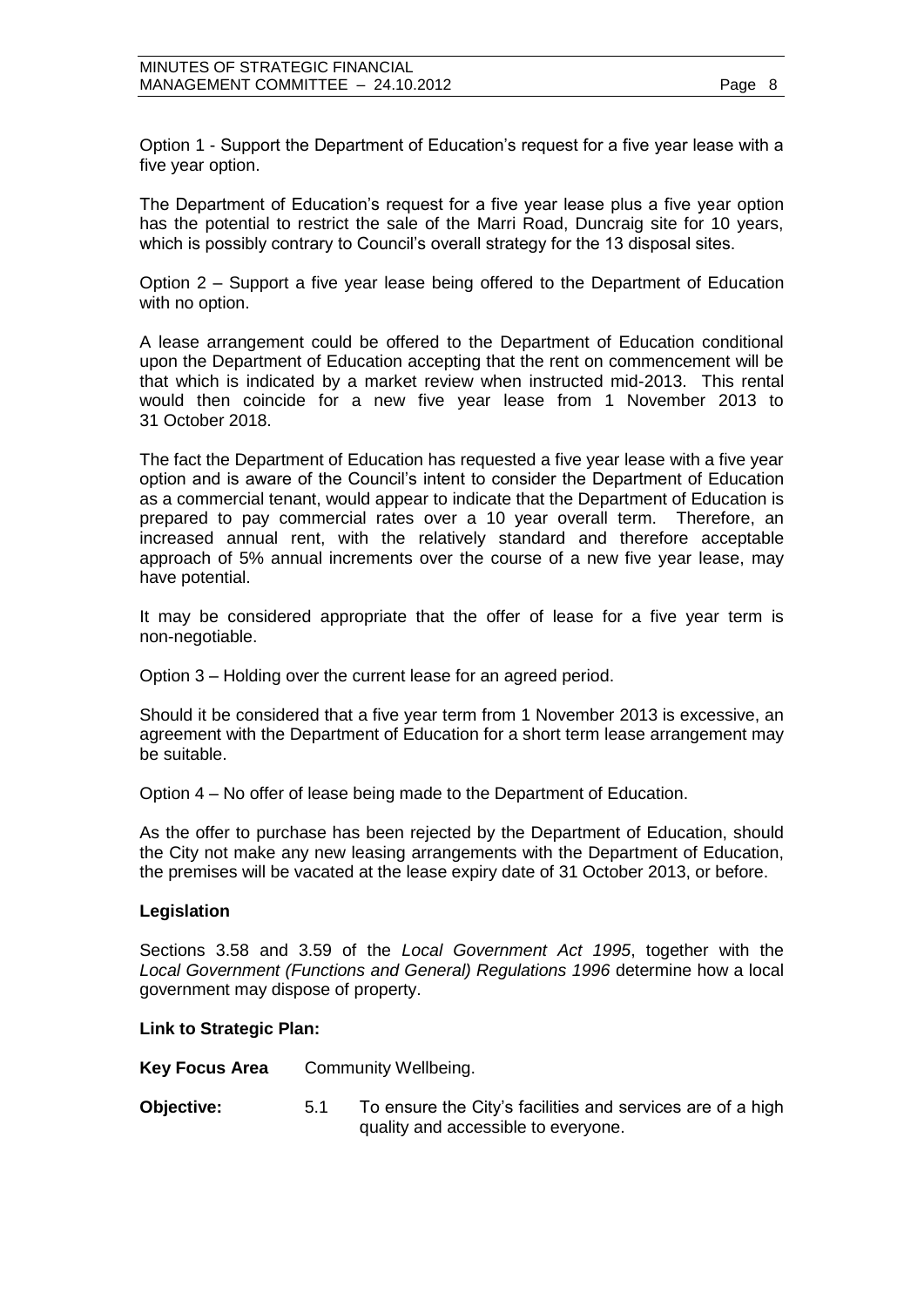**Strategy:** 5.1.1 The City develops and implements a Strategic Asset Management Framework to improve the standard and management of its community infrastructure, including the consolidation and rationalisation of current building facilities.

#### **Policy**

City Policy – Asset Management.

To ensure the organisation undertakes a structured and coordinated approach to asset management that will promote sustainable infrastructure for the City of Joondalup.

City Policy – Sustainability.

To establish the City's position on its responsibility towards developing, achieving and maintaining a sustainable community.

#### **Risk Management Considerations:**

Strict compliance with the requirements of the relevant sections of the *Local Government Act 1995* and associated Regulations is necessary, which are designed to ensure openness and accountability in the disposal process.

#### **Financial/Budget Implications:**

The highest and best valuation dated 24 May 2010 for this site was \$890,000 for a Residential/R20 zone with a condition on the contract of sale restricting the use to 'Aged Persons' Dwellings. Aged persons accommodation can be non-rateable and therefore impact on the City's annual revenue stream.

Should a five year lease agreement be negotiated with the Department of Education, there is the potential for the City to realise approximately \$100,000 over the course of the five years.

The City is not proposing any major renewal works for the Marri Road, Duncraig facility over the course of the proposed new lease period. Utility payments and the maintenance of the facility are dealt with by the Department of Education under the terms of the lease.

#### **Regional Significance:**

Not Applicable.

#### **Sustainability Implications:**

The disposal of City freehold land that has been set aside for community use should not be disposed of without there being a nominated purpose.

Should the land be developed for aged persons' dwellings, it will provide alternative housing choices for the City's ageing population to remain within their local area.

Council has agreed that the proceeds from the sale of this lot are to be transferred to the Joondalup Performing Arts and Cultural Facility reserve fund.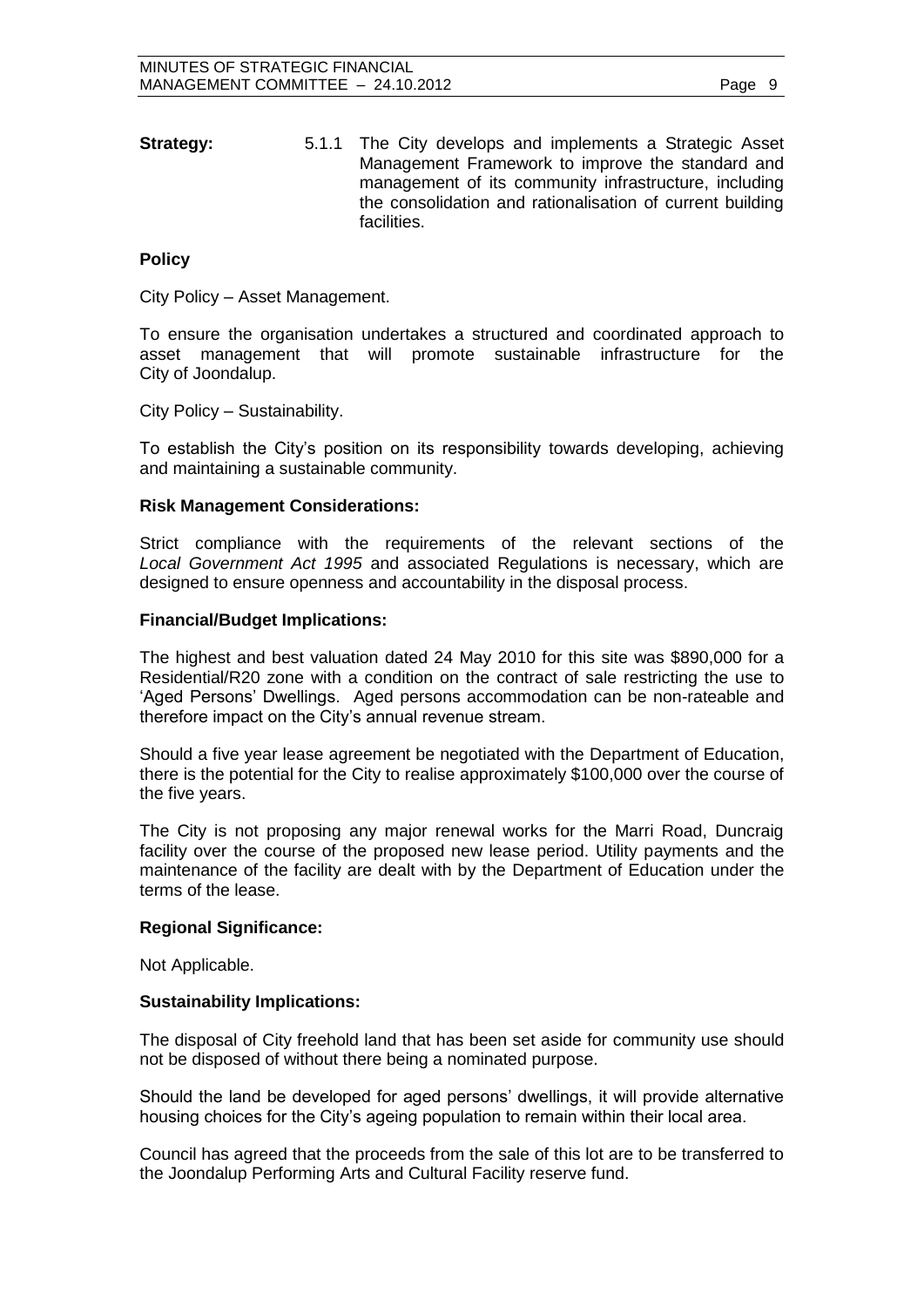#### **Consultation**

With regard to the future of this facility, ongoing communication has taken place between the City, the CACHS and the Department of Education. Both the Department of Education and the CACHS will need to consult extensively with their parents/clients prior to implementing any transfer of their services.

#### **COMMENT**

The Department of Education has indicated that it does not wish to purchase Lots 642/643 (57/59) Marri Road, Duncraig from the City, therefore under the current lease arrangement the Department of Education is to vacate the building prior to 1 November 2013.

The Duncraig CHC also based at Marri Road has been earmarked for relocation to the City's facility based at (487) Beach Road, Duncraig (former Davallia Pre-School leased area) that currently accommodates the Carine CHC. Based on when the relocation of the CHC service takes place and that an amendment to the DPS2 is not undertaken, it is possible that the Marri Road site is available for disposal from the end of the current lease period – 1 November 2013.

Council may consider that as the Department of Education did not wish to purchase the site, then the course of action should be to ensure that the building is vacant and therefore ready for disposal at the end of the Department of Education's lease period. Conversely, given that the City has a number of sites already available for disposal, Council may consider that continuing with a lease arrangement with the Department of Education for a short period is an option to be considered.

#### **VOTING REQUIREMENTS**

Simple Majority.

#### **OFFICER'S RECOMMENDATION**

That Council:

- 1 NOTES that the Department of Education has rejected Council's offer to purchase Lots 642/643 (57) Marri Road, Duncraig;
- 2 ENDORSES the Department of Education being contacted to discuss the option of a short term lease arrangement from 1 November 2013, at a rent to be determined by a market valuation; and
- 3 NOTES that the outcome of the discussion with the Department of Education will be reported to the next meeting of the Strategic Financial Management Committee.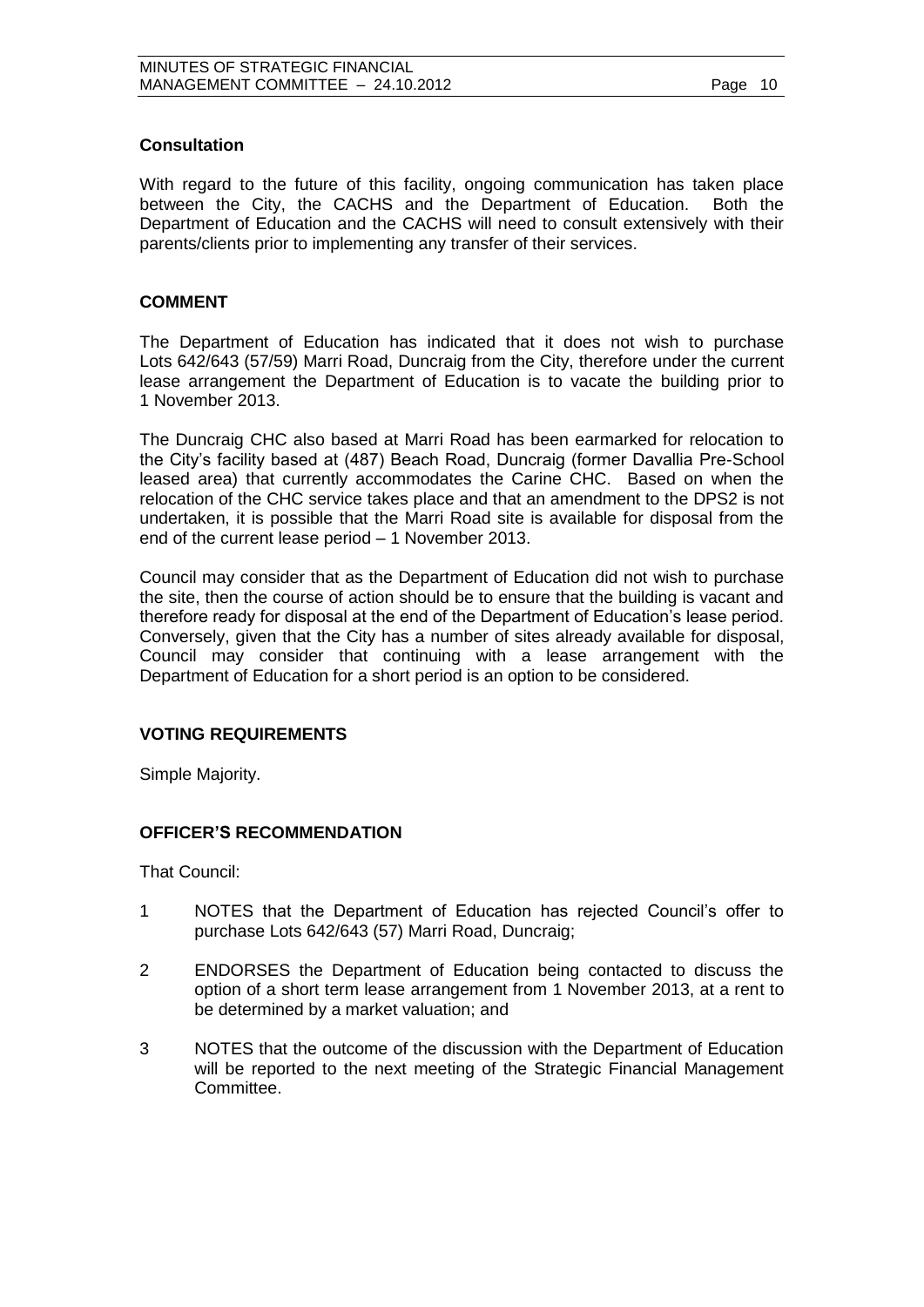**MOVED Cr McLean, SECONDED Cr Chester that Council:**

- **1 NOTES that the Department of Education has rejected Council's offer to purchase Lots 642/643 (57/59) Marri Road, Duncraig;**
- **2 ENDORSES the Department of Education being offered a three year lease from 1 November 2013 with an annual rent at commencement that is subject to a market valuation and increases thereafter of 5% per annum;**
- **3 DISPOSES of the land at Lots 642/643 (57/59) Marri Road, Duncraig at the conclusion of the lease term in Part 2 above;**
- **4 ADVISES the Department of Education that the City does not see it as its role to provide long term strategic facilities for educational purposes.**

#### **The Motion was Put and CARRIED (6/0)**

**In favour of the Motion:** Cr Amphlett, Mayor Pickard, Crs Chester, McLean, Norman, and Thomas.

*Appendix 1 refers*

*To access this attachment on electronic document, click her[e:](Attach1agnSFMC241012.pdf) [Attach1agnSFMC241012.pdf](file://coj-fluorine/Minutes/minagenda/FINAL/Attachments/Attach1agnSFMC241012.pdf)*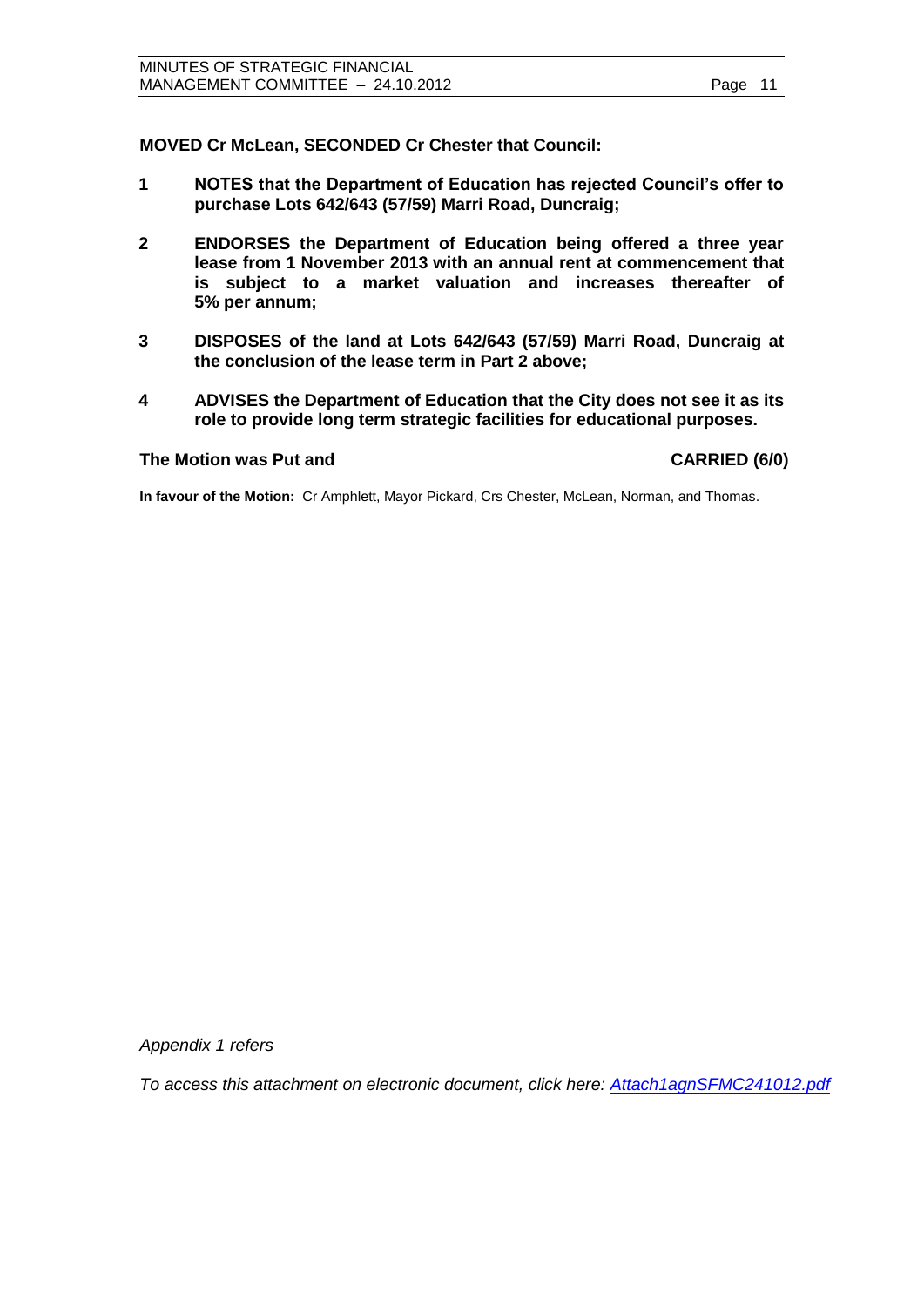<span id="page-11-0"></span>

| <b>ITEM 5</b>                          | <b>CITY</b><br><b>REPORT</b>                                                                                                 | CONFIDENTIAL - PROPOSED DISPOSAL OF<br><b>FREEHOLD PROPERTIES</b><br>- STATUS                                                                                                                                                                                                                                                                                                                                                                                                                                                                                                                                                      |
|----------------------------------------|------------------------------------------------------------------------------------------------------------------------------|------------------------------------------------------------------------------------------------------------------------------------------------------------------------------------------------------------------------------------------------------------------------------------------------------------------------------------------------------------------------------------------------------------------------------------------------------------------------------------------------------------------------------------------------------------------------------------------------------------------------------------|
| <b>WARD:</b>                           | All                                                                                                                          |                                                                                                                                                                                                                                                                                                                                                                                                                                                                                                                                                                                                                                    |
| <b>RESPONSIBLE</b><br><b>DIRECTOR:</b> | Mr Garry Hunt<br><b>Chief Executive Officer</b>                                                                              |                                                                                                                                                                                                                                                                                                                                                                                                                                                                                                                                                                                                                                    |
| <b>FILE NUMBER:</b>                    | 63627, 101515                                                                                                                |                                                                                                                                                                                                                                                                                                                                                                                                                                                                                                                                                                                                                                    |
| <b>ATTACHMENTS:</b>                    | Attachment 1<br>Attachment 2<br>Attachment 3<br>Attachment 4<br>Attachment 5<br>Attachment 6<br>Attachment 7<br>Attachment 8 | Lot 200 (18) Quilter Drive, Duncraig and<br>Lot 766 (167) Dampier Avenue, Kallaroo<br>202 (20) Kanangra Crescent,<br>Lot<br>Greenwood and Lot 147 (25) Millport Drive,<br>Warwick<br>Lot 613 (11) Pacific Way, Beldon and<br>Lot 671 (178) Camberwarra Drive, Craigie<br>Lot 745 (103) Caridean Street, Heathridge<br>and Lot 977 (15) Burlos Court, Joondalup<br>Lot 23 (77) Gibson Avenue, Padbury and<br>Lot 1001 (14) Camberwarra Drive, Craigie<br>Lots 642/643 (57/59) Marri Road, Duncraig<br>and Lot 971 (52) Creaney Drive, Kingsley<br>Lot 549 (11) Moolanda Boulevard, Kingsley<br>Proposed Sub-division Plan - Lot 977 |

This report is confidential in accordance with Section 5.23(2)(h) of the *Local Government Act 1995* and regulation 4A of the *Local Government (Administration) Regulations 1996,* which also permits the meeting to be closed to the public for business relating to the following:

*the determination by the local government of a price for the sale or purchase of property by the local government and the discussion of such a matter.* 

A full report was provided to Elected Members and Committee Members under separate cover. The report is not for publication.

#### **VOTING REQUIREMENTS**

Simple Majority.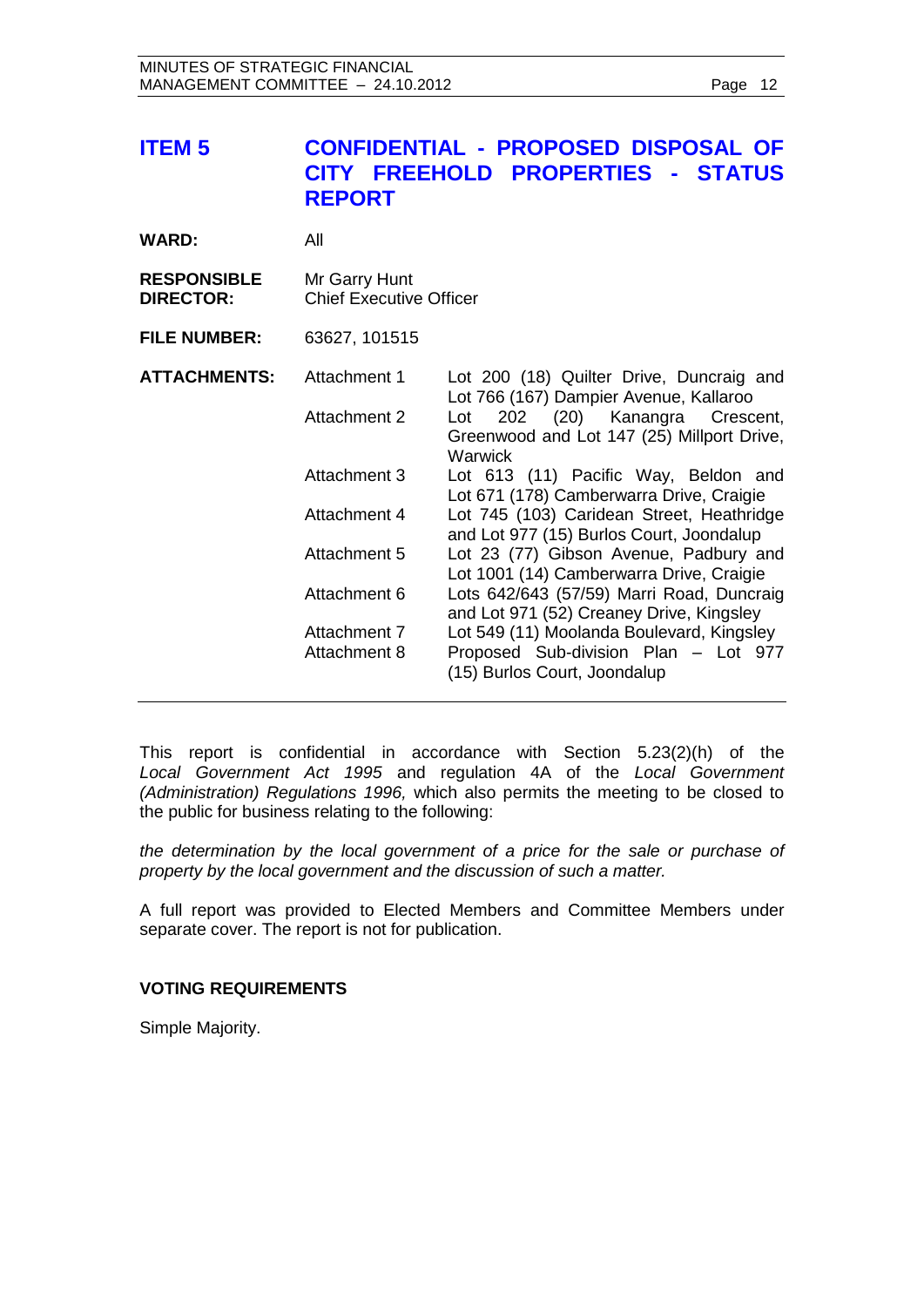#### **OFFICER'S RECOMMENDATION**

That the Strategic Financial Management Committee:

- 1 NOTES the contents of this Report in relation to the disposal of City freehold properties;
- 2 REQUESTS that a further status report on the overall progress of this disposal project be submitted to the next Strategic Financial Management Committee meeting;
- 3 REQUESTS that a detailed report on Lot 977 (15) Burlos Court, Joondalup be submitted to a Strategic Financial Management Committee meeting;
- 4 REQUESTS that a further report on the proposed disposal of Lot 971 (52) Creaney Drive, Kingsley be submitted to the Strategic Financial Management Committee meeting on receipt of the concept designs and valuation information from consultants; and
- 5 REQUESTS that on receipt of information on a proposed sales strategy for the six properties detailed on Attachments  $1 - 3$  to this Report that a detailed report be submitted to the Strategic Financial Management Committee.

**MOVED Mayor Pickard, SECONDED Cr Norman that the Strategic Financial Management Committee:**

- **1 NOTES the contents of this Report in relation to the disposal of City freehold properties;**
- **2 REQUESTS that a further status report on the overall progress of this disposal project be submitted to the next Strategic Financial Management Committee meeting;**
- **3 REQUESTS that a detailed report on Lot 977 (15) Burlos Court, Joondalup be submitted to a Special Meeting of the Strategic Financial Management Committee;**
- **4 REQUESTS that a further report on the proposed disposal of Lot 971 (52) Creaney Drive, Kingsley be submitted to the Strategic Financial Management Committee meeting on receipt of the concept designs and valuation information from consultants; and**
- **5 REQUESTS that on receipt of information on a proposed sales strategy for the six properties detailed on Attachments 1 – 3 to this Report that a detailed report be submitted to a Special Meeting of the Strategic Financial Management Committee.**

#### **The Motion was Put and CARRIED (6/0)**

**In favour of the Motion:** Cr Amphlett, Mayor Pickard, Crs Chester, McLean, Norman, and Thomas.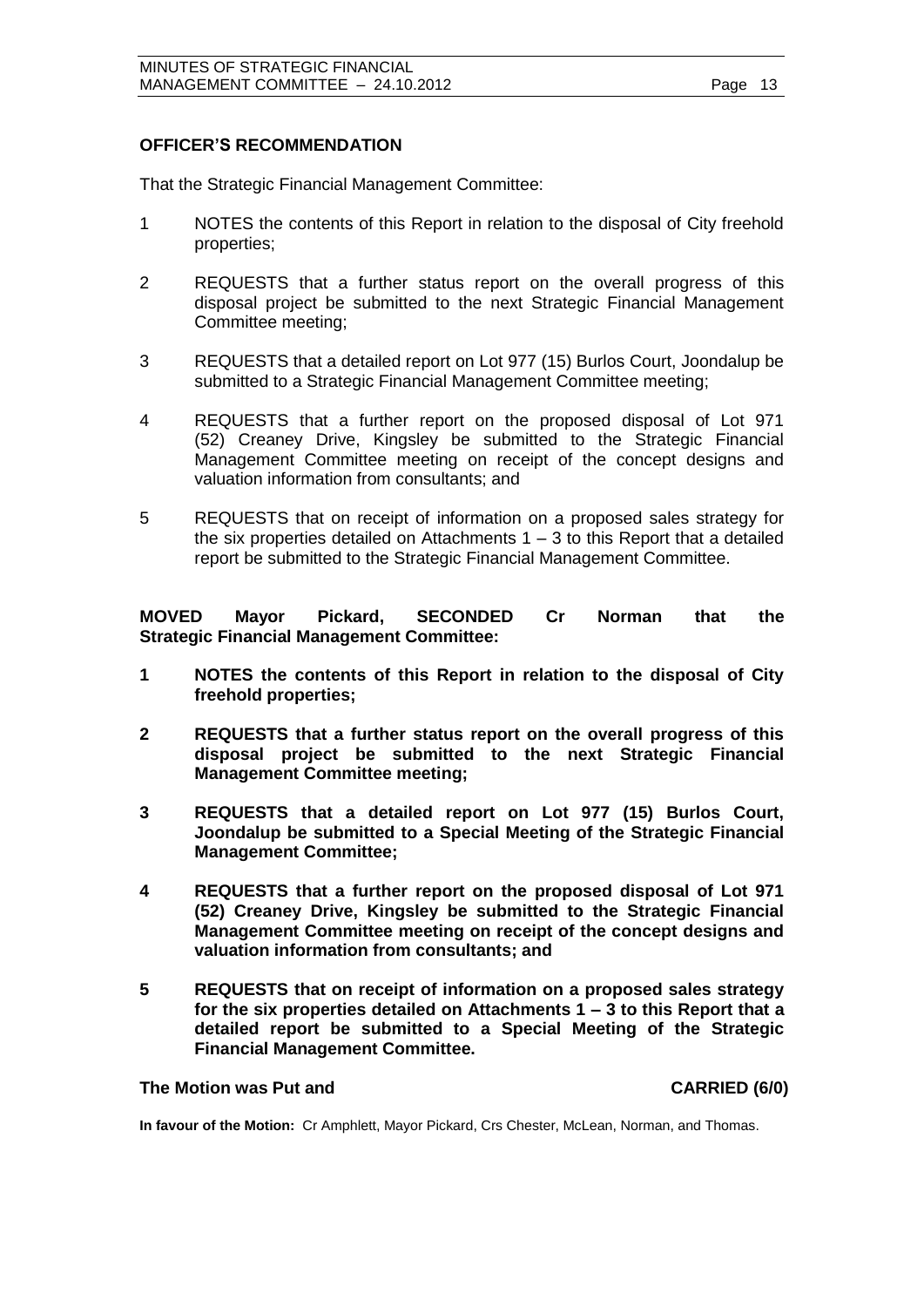# <span id="page-13-0"></span>**ITEM 6 CONFIDENTIAL - POTENTIAL DISPOSAL OF AREA OF LAND WITHIN CITY FREEHOLD LOT 549 (11) MOOLANDA BOULEVARD, KINGSLEY**

| South-East |
|------------|
|            |

- **RESPONSIBLE:** Mr Garry Hunt Chief Executive Officer
- **FILE NUMBER:** 63627
- **ATTACHMENTS:** Attachment 1 Location Plan of Lot 549 (11) Moolanda Boulevard, Kingsley Attachment 2 Draft Design for New Lot and Car Park
- *(Please Note: These attachments are confidential and will appear in the official Minute Book only)*

This report is confidential in accordance with Section 5.23(2)(h) of the *Local Government Act 1995* and regulation 4A of the *Local Government (Administration) Regulations 1996,* which also permits the meeting to be closed to the public for business relating to the following:

*the determination by the local government of a price for the sale or purchase of property by the local government and the discussion of such a matter.* 

A full report was provided to Elected Members and Committee Members under separate cover. The report is not for publication.

#### **VOTING REQUIREMENTS**

Simple Majority.

#### **MOVED Cr McLean, SECONDED Cr Thomas that Council:**

- **1 ACCEPTS the conditional offer of \$1,050,000 made by MASONIC Care WA – by private treaty - for an area of approximately 4,040m<sup>2</sup> of Lot 549 (11) Moolanda Boulevard, Kingsley as detailed on Attachment 2 to this Report, subject to:**
	- **1.1 the City, via the subdivision process creating a new Certificate of Title;**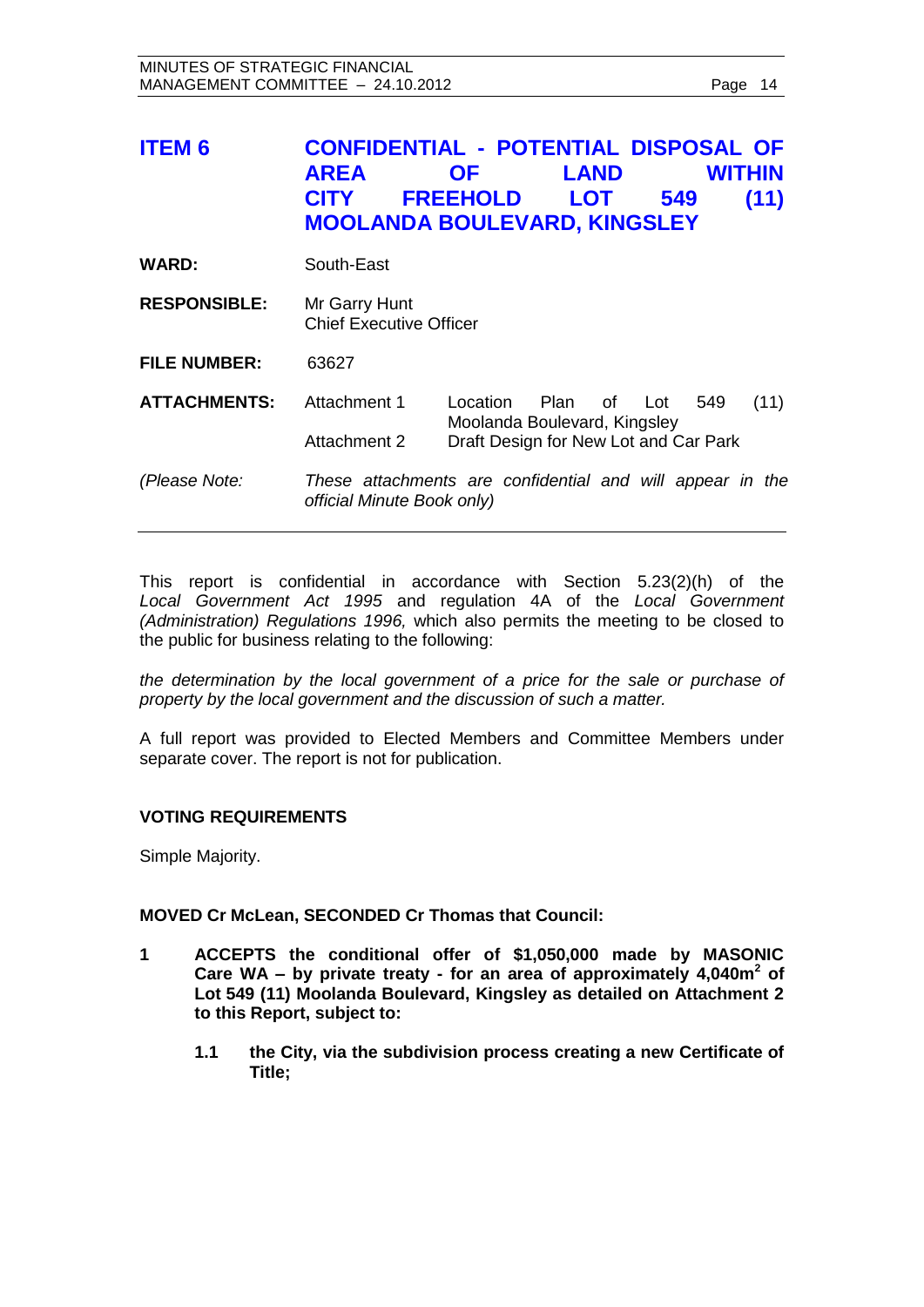- **1.2 the City, via the scheme amendment process rezoning the new lot to Residential/R20;**
- **1.3 the City, in accordance with Section 3.58(3) of the**  *Local Government Act 1995* **giving local public notice of the proposed disposition of the new lot created; and**
- **2 REQUESTS that the subdivision application process commences for Lot 549 (11) Moolanda Boulevard, Kingsley.**

#### The Motion was Put and **CARRIED** (6/0)

**In favour of the Motion:** Cr Amphlett, Mayor Pickard, Crs Chester, McLean, Norman, and Thomas.

*The Manager City Projects and the Acting Senior Property Officer retired from the meeting, the time being 6.50pm.*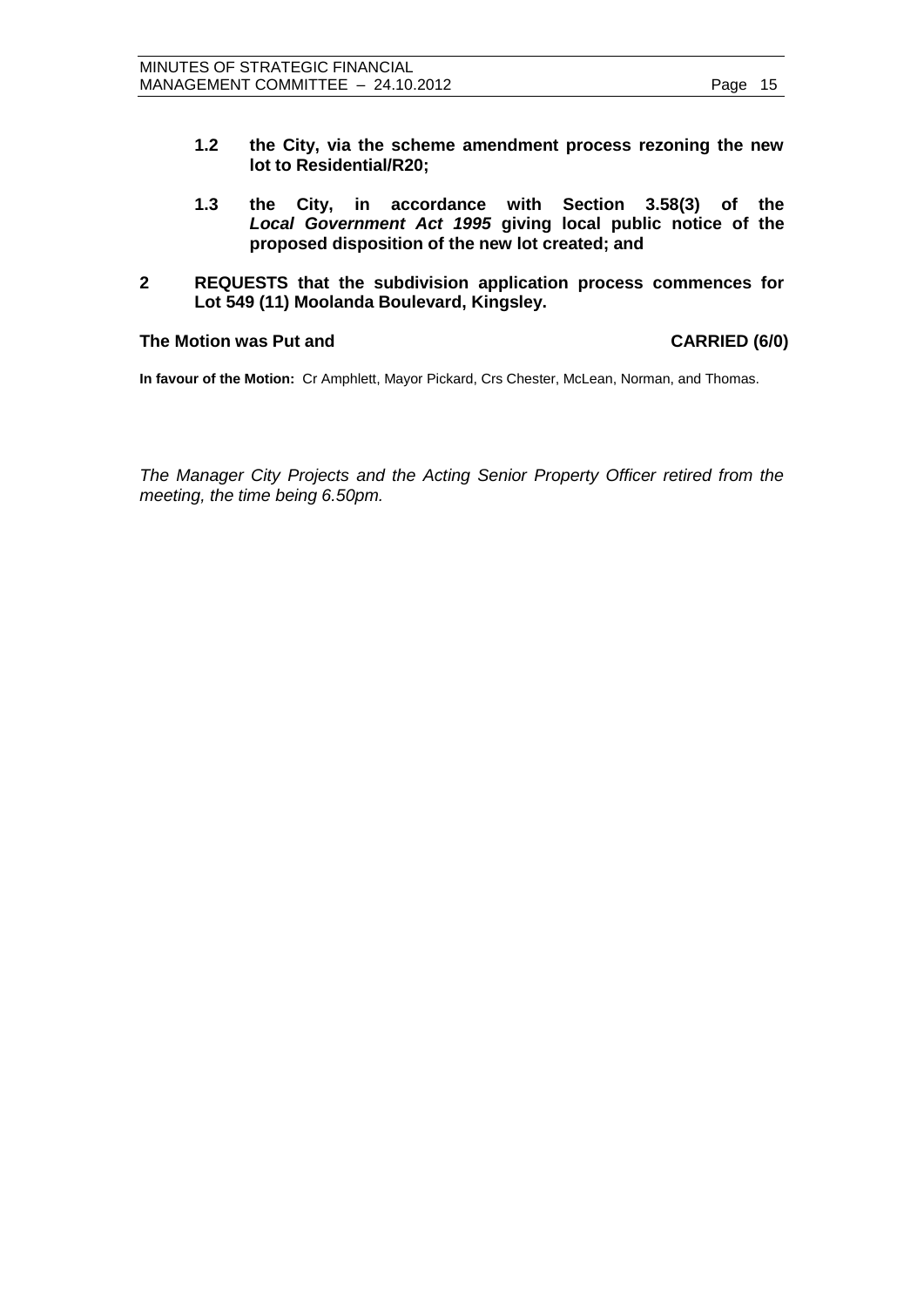<span id="page-15-0"></span>

| <b>ITEM 2</b> |                                  |  | REVIEW OF OFF-STREET CAR PARK     |  |  |  |
|---------------|----------------------------------|--|-----------------------------------|--|--|--|
|               |                                  |  | UTILISATION 2011/2012 AND PARKING |  |  |  |
|               | <b>ISSUES IN THE CITY CENTRE</b> |  |                                   |  |  |  |
|               |                                  |  |                                   |  |  |  |

| WARD: | <b>North</b> |
|-------|--------------|
|       |              |

**RESPONSIBLE** Mr Mike Tidy **DIRECTOR:** Corporate Services

**FILE NUMBER:** 29136, 101515

| <b>ATTACHMENTS:</b> | Attachment 1<br>Attachment 2 | Location of Car Parks<br><b>Car Park Utilisation Ratios</b> |
|---------------------|------------------------------|-------------------------------------------------------------|
|                     |                              |                                                             |

#### **PURPOSE**

For the Strategic Financial Management Committee to consider the review of off-street car park utilisation and to consider a number of parking issues in the City Centre.

#### **EXECUTIVE SUMMARY**

The City has been monitoring off-street car park utilisation since the commencement of paid parking in October 2008. For the purposes of this monitoring, utilisation is calculated on the basis of revenue collected. This report reviews the 2011/12 utilisation data.

A comparison of the utilisation rates for 2011/12 to 2010/11 shows an overall average increase of 19.6%. Part of this increase is attributable to new car parks where in 2010/11 they operated for only part of the year and 2011/12 was the first full year of operation.

In addition to utilisation the report provides background and information on a number of other aspects of the City's parking arrangements.

*It is recommended that the Strategic Financial Management Committee NOTES the report Review of Off-Street Car Park Utilisation 2011/2012 and Parking Issues in the City Centre.*

#### **BACKGROUND**

The Strategic Financial Management Committee has considered a report on the utilisation of the City's City Centre off-street car parks on an annual basis since the completion of the first full year of paid parking in 2009/10. Subsequently comparative year by year utilisation data has been reported to the Strategic Financial Management Committee.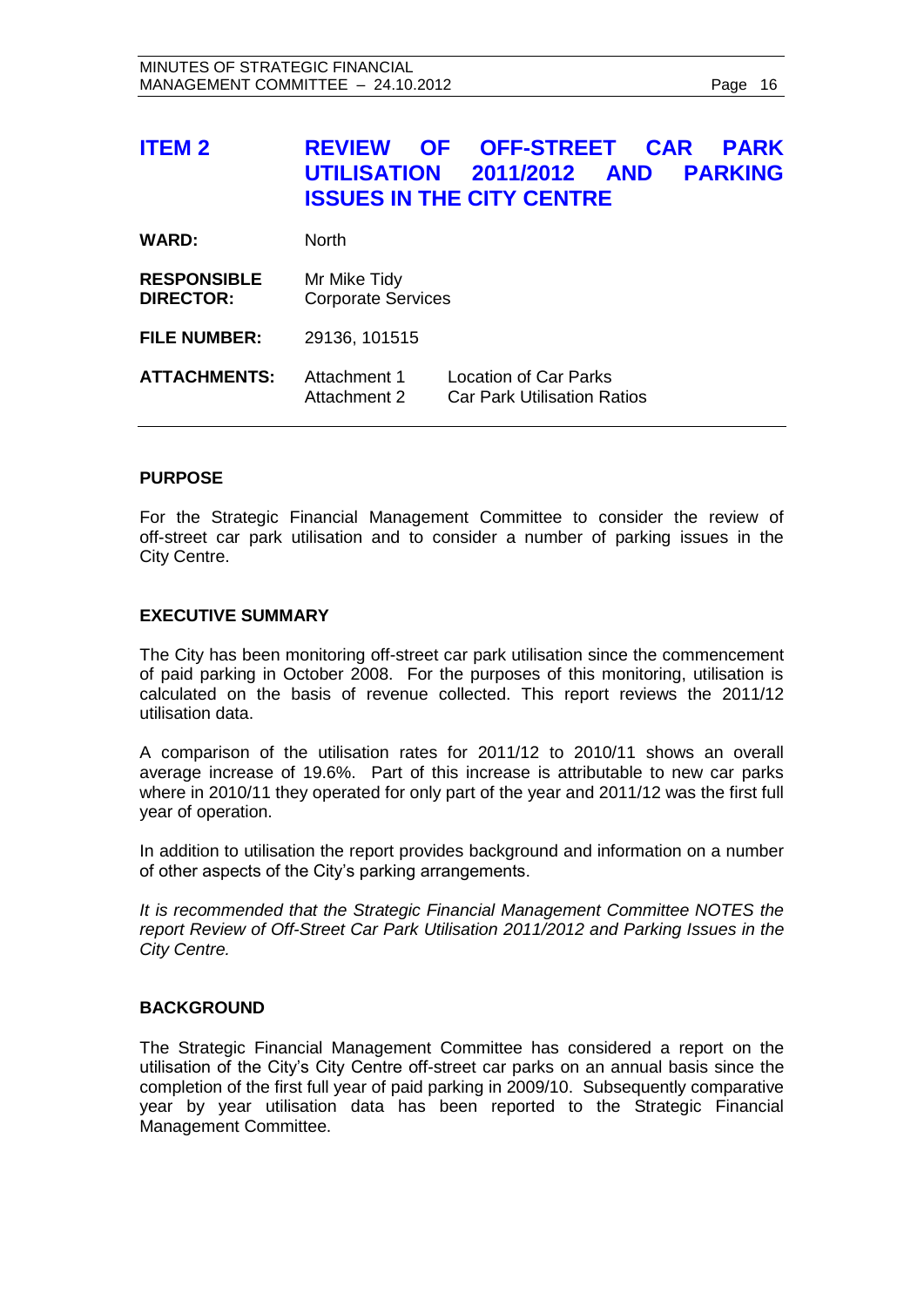#### **DETAILS**

#### **Issues and options considered:**

#### Off-street Car Park Utilisation

The table at Attachment 2 shows the car park utilisation ratios as calculated for the financial year ended 30 June 2012 comparative to the two previous financial years. Attachment 1 shows the location of the City's car parks.

The utilisation ratios are calculated on the total revenue collected as a percentage of the maximum collectable revenue if the car park was fully occupied for all chargeable hours.

It should be noted that following the establishment of a new database to calculate the ratios some adjustments have been made to the 2009/10 utilisation indicators that had been previously reported. In most cases there has been a minor increase of a couple of percentage points.

The exception is the ratio for T3 car park at Lawley Court. It had been previously reported that 2010/11 and 2009/10 were not directly comparable because a large portion of the car park was leased to the Joondalup Health Campus part way through 2009/10. This arrangement is still currently in place. The ratio for 2009/10 has now been adjusted to measure only the revenue derived from the general public as has been measured in 2010/11 and 2011/12 and they are now comparable.

T2 car park at the corner of Reid Promenade and Davidson Terrace shows utilisation of 129.1%. This arises because people are actually parking for shorter periods than the period they have purchased a ticket for. Another person will then park and purchase a ticket while the previous one is still technically valid creating a double up effect because the financial value of tickets purchased is used to calculate utilisation.

On the whole car park utilisation has risen by an average of 19.6% when comparing 2011/12 to 2010/11. The largest contributor to this was T4 car park in Wise Street which operated for its first full year in 2011/12 but only the last five months in 2010/11. The next highest utilisation growth car parks are T3 car park at Lawley Court and T1 car park at Lottery House.

The lowest increase in utilisation is P2 car park at McLarty Avenue where there has been no change over the last twelve months.

#### City Parking Arrangements

The use of Parking Management Agreements and how they are structured.

Parking enforcement is a problem encountered by many business operators whose premises include provision for customer and/or staff parking. The options for them to police those who park in these car parks and who are neither customers nor staff or are not complying with relevant conditions can be difficult and expensive.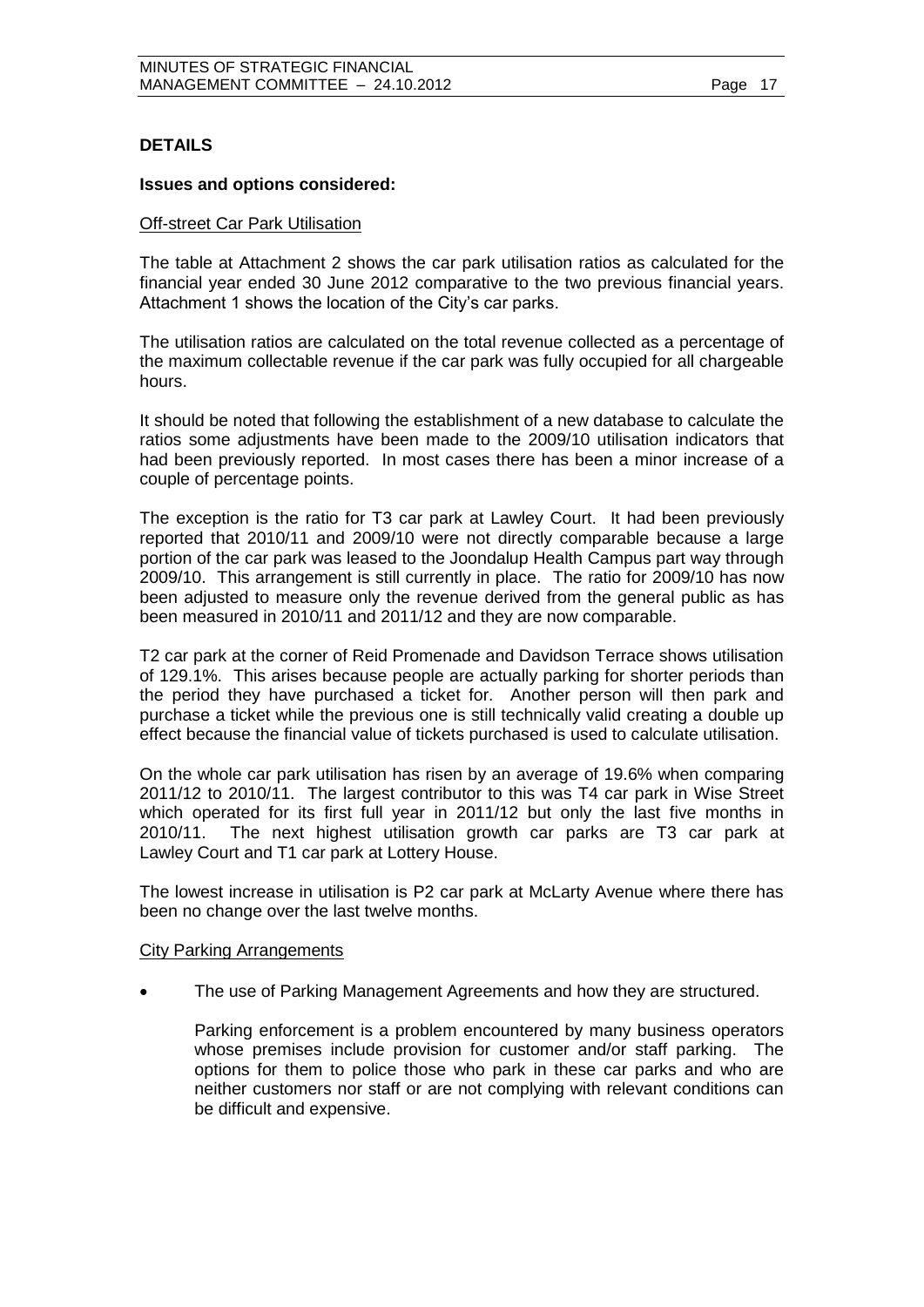The City's *Parking Local Law 1998* makes provision for the City to be able to enter into written agreements with owners of private parking facilities, to regulate, control and manage the parking of vehicles in those parking facilities under terms and conditions as may be agreed between the parties. The City has entered into quite a number of these types of agreements. They are of benefit to both the business operators who have access to a simple and effective parking enforcement arrangement and to the City who are able to apply a consistent approach to parking enforcement seamlessly across both public and private parking. There are two types of parking management arrangements that the City enters into.

One is a fully staffed service with officers providing dedicated patrols at specific times looking for particular issues. There is an agreement with the owner/lessee that gives authority for the City's *Parking Local Law 1998* to apply on private property. The City charges an agreed fee that covers the base staff costs of providing an enforcement service. In addition the City keeps any infringement revenue but also has to meet any costs of recovery. The base fee ensures that even if no infringements are issued the City covers its costs. This type of arrangement suits large premises with substantial parking. Examples of these arrangements the City has in place are Lakeside Joondalup Shopping Centre, Joondalup Health Campus and Hillarys Boat Harbour.

The second arrangement does not involve regular patrolling and is complaint based only. There is an agreement with the owner/lessee that gives authority for the City's *Parking Local Law 1998* to apply on private property. The owner/lessee will report an unauthorised vehicle in a parking bay and a parking officer will meet them onsite and issue an infringement for the identified vehicle. There are no fees and the infringement is dealt with in the normal manner by the City. This type of arrangement suits many of the small businesses in the City Centre and helps to manage the private parking that is usually for their customers or staff and generally located behind the business premises.

 The need for the provision of loading bays for business delivery in the City Centre.

There are currently no loading bays provided on-street in the City Centre. Historically this does not appear to have been considered necessary and was not a consideration when development approvals were given or businesses established. There have been hardly any issues raised by way of requests for the provision of loading bays.

In general terms rear off-street access to business premises is widespread throughout the City Centre. There are two known exceptions, the Dome and Jim Kidd Sports, both in Boas Avenue. In both cases delivery vehicles unload in the street and to date this has not presented a difficulty.

The provision of loading bays at key locations would require the removal of generally two standard parking bays to accommodate an average size delivery truck. It is normal for loading bays to be reserved for that purpose and not be available for other parking.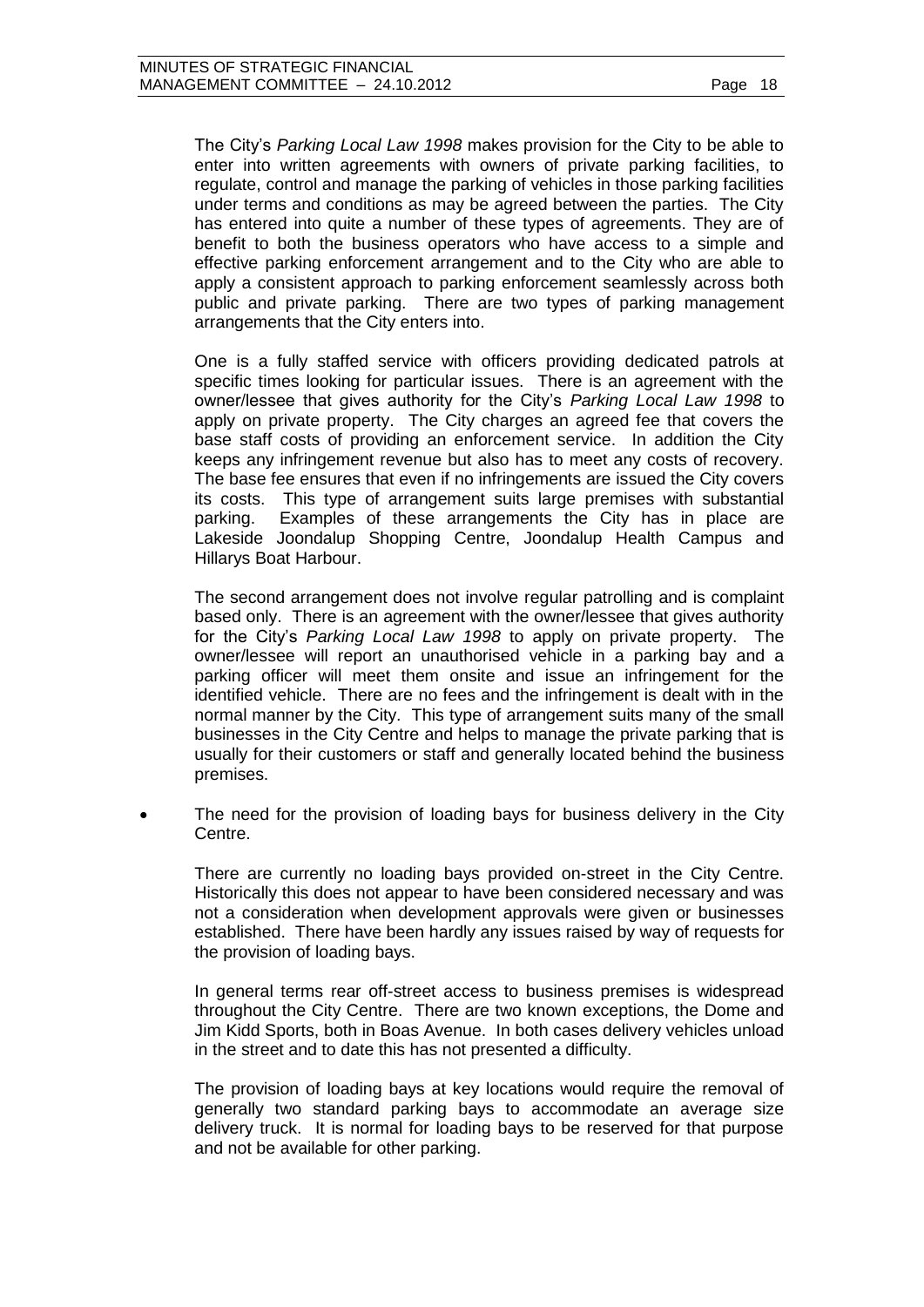A review of other local governments and how they manage requests for loading bays provided the following:

| <b>Name of Local</b><br><b>Authority</b> | <b>Process Applied for</b><br><b>Loading Bay</b><br>requests/changes                                                                                                              | <b>Comments</b>                                                                                                                                                                                                                                                                                     |
|------------------------------------------|-----------------------------------------------------------------------------------------------------------------------------------------------------------------------------------|-----------------------------------------------------------------------------------------------------------------------------------------------------------------------------------------------------------------------------------------------------------------------------------------------------|
| City of Perth                            | Written<br>submitted,<br>request<br>conducted,<br>assessment<br>Chief Executive Officer can<br>delegated<br>under<br>approve<br>authority.                                        | Only certain areas can<br>be<br>approved for loading zones as<br>this can be relevant to the<br>number of available parking<br>the<br>other<br>bays in<br>street,<br>parking availability and the<br>current usage patterns.                                                                        |
| City of Fremantle                        | Written request<br>submitted,<br>conducted,<br>assessment<br>Council approval required if<br>supported, if not supported<br>be<br>refused<br>can<br>under<br>delegated authority. | Do not get many applications<br>as the existing mix of parking<br>works well.                                                                                                                                                                                                                       |
| City of Vincent                          | request submitted,<br>Written<br>conducted,<br>assessment<br>Council approval required if<br>supported, if not supported<br>refused<br>can<br>be<br>under<br>delegated authority. | Only certain areas can<br>be<br>considered for loading zones<br>as this can be relevant to the<br>number of available parking<br>bays in the street and the<br>current demand for parking.                                                                                                          |
| City of Subiaco                          | request submitted,<br>Written<br>assessment<br>conducted,<br>Council approval required if<br>supported, if not supported<br>be<br>refused<br>under<br>can<br>delegated authority. | Issues can be created<br>by<br>installing loading zones due to<br>that<br>other<br>concerns<br>businesses have regarding the<br>placement of the loading zone<br>and the impact it may have on<br>their shop front elevation from<br>truck parking, fumes and the<br>reduction in customer parking. |

The implications and demand for an incentive such as first hour free parking.

Offering an incentive such as the first hour of parking free is suggested as a way of encouraging more visitors and customers to a location such as the Joondalup City Centre, in particular for those that only require a short stay.

There is no evidence to suggest that the current requirement to pay for all of the time that a person needs to park is discouraging people from coming to the Joondalup City Centre, quite the opposite. Car park utilisation has grown more than 19% when comparing 2011/12 to 2010/11 (note that this includes the effect of the provision of new parking). In the last 24 months new parking bays have been added to the stock with car parks at the corner of Reid Promenade and Davidson Terrace, Wise Street and Central Park which have added 141 public parking bays.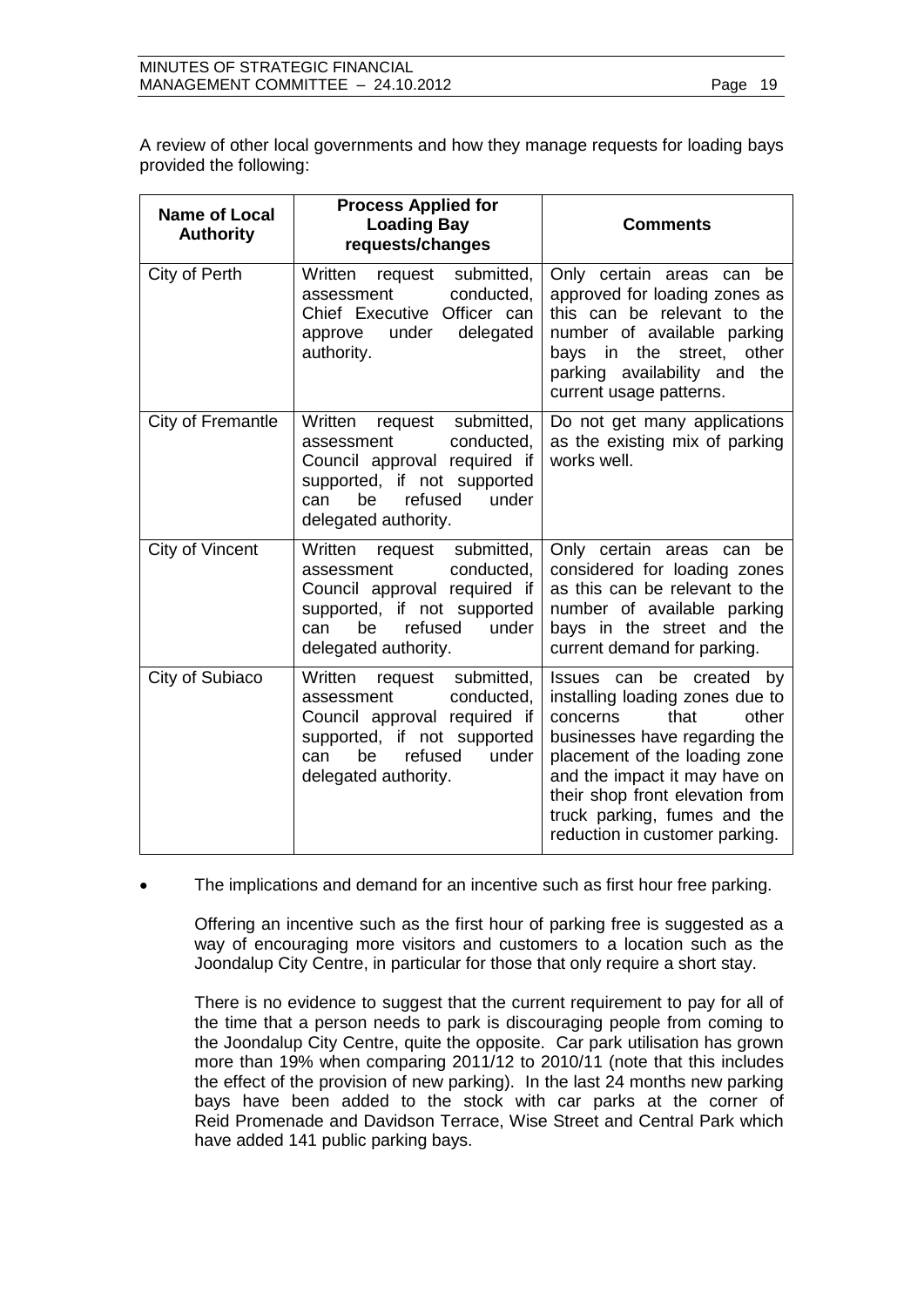With the first hour free, enforcement of the parking restrictions would become much more difficult because there would be a financial incentive to keep feeding the meter for a one hour free parking ticket and attempting to stay longer without paying at all. This could potentially reduce the turnover and hence availability of short term parking bays for visitors and customers.

The first hour of free parking will not increase the patronage by those many hundreds of car parkers who are already paying to regularly park in the Joondalup City Centre whether short or long term.

 The role and potential location of a small number of limited timed, non-fee parking bays in the City Centre.

The City already has a number of short-term parking bays of 10, 15 and 30 minutes. There are:

- two free 10 minute parking bays on Boas Avenue outside Joondalup Library;
- four paid 15 minute parking bays on Lakeside Drive outside the convenience store; and
- paid 30 minute parking bays in Boas Avenue, Reid Promenade, McLarty Avenue and Davidson Terrace.

The shorter the time limit the more limited the application of these types of bays because a person using them needs to be able to complete their business in that time frame including getting from the car bay to the business premises. It should be noted that with the current paid parking bays there is no requirement to pay for the full allowed time. In a one hour parking bay, if fifteen minutes is all that is required then that is all that needs to be paid.

Making them free even for very short periods still raises the same issues discussed under the previous dot point in terms of feeding the meter for a free parking ticket to stay longer without paying at all and the difficulties with enforcement.

The most practical locations, if free short term bays were to be implemented, are near businesses where service is quick such as banks and takeaway food premises. In the Joondalup City Centre the most central point from which these types of businesses could be readily accessed is the on-street parking on either side of Grand Boulevard between Boas Avenue and Reid Promenade. This would give immediate access to the businesses on either side which include banks at either end and take away food premises. There are more banks around the corner in Boas Avenue. These parking bays are currently paid parking with a maximum one hour restriction.

 The rationale of the various time allocations to on-street parking within the City Centre.

The original rationale was to reflect the nature of the businesses in proximity to the location of the on-street parking bays. Those on-street bays located where business is: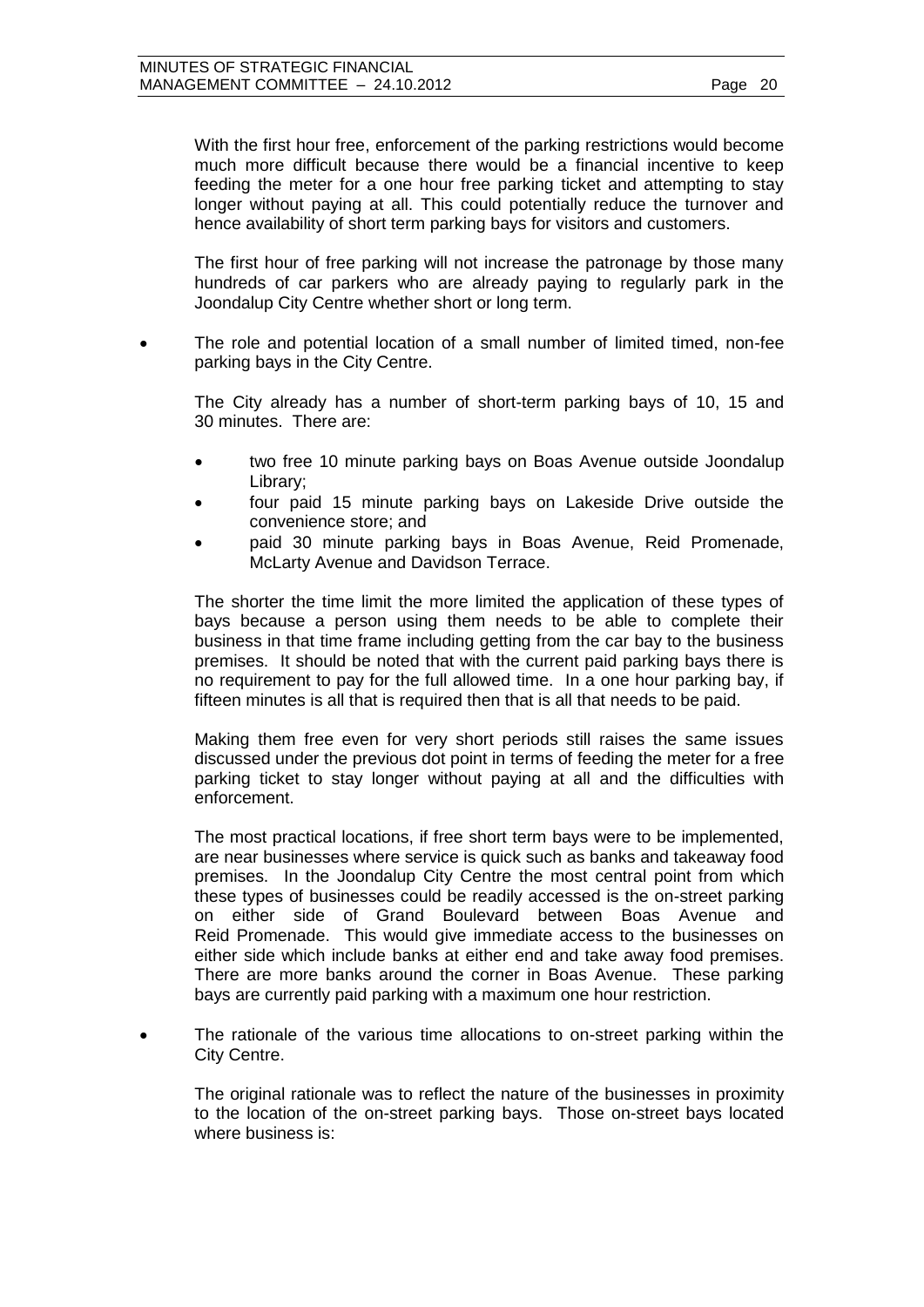- Likely to be concluded quickly were allocated some half hour bays, and these include locations such as in Boas Avenue, Reid Promenade, McLarty Avenue and Davidson Terrace.
- Likely to take a bit longer than just in and out were allocated one hour bays, and these include Boas Avenue, Reid Promenade, Lakeside Drive, Davidson Terrace, McLarty Avenue and Grand Boulevard.
- Likely to take longer still but not requiring all day parking (for example Centrelink) were allocated two hour bays, and these include Boas Avenue, Reid Promenade, Lakeside Drive, Davidson Terrace and Grand Boulevard.

As can be seen there is a variety of time restricted hours available in most of the City Centre locations. From time to time where it is found that these time restrictions are not meeting the needs of businesses and customers they are able to be adjusted. For example this has previously been done to accommodate Centrelink customers and also the convenience store on the corner of Lakeside Drive and Boas Avenue.

Issues pertaining to residential parking permits adjacent to the City Centre.

The purpose of introducing Resident/Visitor Parking Permits is to protect the amenity of residents in areas where there is no paid parking by preventing people from parking there who are simply trying to avoid paying for parking.

There are a significant number of residential premises located in the City Centre where paid parking is in place. The City occasionally gets requests from owners or tenants of these premises for Resident/Visitor Parking Permits for which they are not eligible. With the introduction of the Resident/Visitor Parking Permit system there was no intention to provide permits to residents in the City Centre to allow free parking in paid parking areas. If Resident/Visitor Parking Permits were provided to those whose residence is in the paid parking areas there is potential for a significant number of public car bays to be occupied by their vehicles for extended periods of time during business times. This would be very detrimental to the parking availability for businesses. There is no restriction on residents or their visitors using on-street public car bays in paid parking areas outside of paid parking hours (8.00am to 5.30pm Monday to Friday and 8.00am to 12.00noon Saturdays).

A review of other local governments and how they manage Resident/Visitor Parking Permits provided the following:

| Name of<br>Local<br><b>Authority</b> | <b>Residential Parking</b><br><b>Permit Conditions</b> | <b>Restrictions / Concessions</b>                                 |
|--------------------------------------|--------------------------------------------------------|-------------------------------------------------------------------|
| City of                              |                                                        | Annual Fee applies,   Only valid in precinct of issue and in bays |
| Perth                                | one.                                                   | per residence, set aside for permit parking. Applies to paid      |
|                                      | issued<br>only<br>in                                   | parking areas in East Perth (Paid parking                         |
|                                      | designated precincts                                   | has recently been introduced throughout                           |
|                                      | this<br>and                                            | doesn't   East Perth in areas which previously had                |
|                                      | include the CBD area.                                  | time restrictions that resident permit holders                    |
|                                      |                                                        | were exempted from).                                              |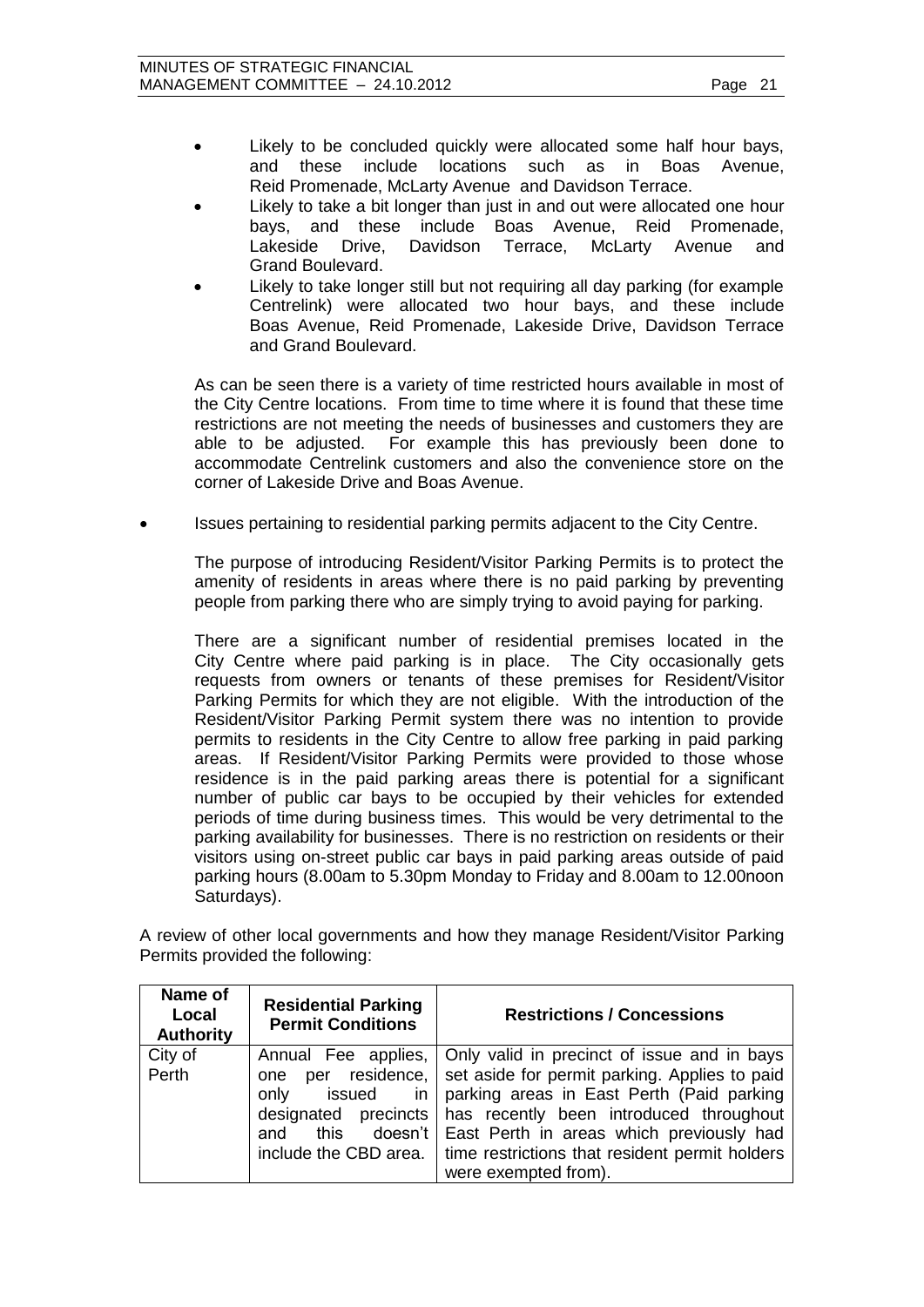| Name of<br>Local<br><b>Authority</b> | <b>Residential Parking</b><br><b>Permit Conditions</b>                                                                                                                   | <b>Restrictions / Concessions</b>                                                                                                                                                                                        |
|--------------------------------------|--------------------------------------------------------------------------------------------------------------------------------------------------------------------------|--------------------------------------------------------------------------------------------------------------------------------------------------------------------------------------------------------------------------|
| City of<br>Fremantle                 | Annual fee applies,<br>limit<br>of<br>two<br>per<br>residence depending<br>on on-site parking,<br>only valid in street of<br>issue, not issued in<br>paid parking areas. | Allows exemption for payment of all on-<br>parking fees 9.00am-11.00am,<br>street<br>3.00pm-5.00pm and 5.00pm-1.00am<br>(Mon-Fri), 5.00pm-1.00am (Sat & Sun)<br>however time limits still apply during these<br>periods. |
| City<br>of<br>Vincent                | Issued free, limit two<br>per residence<br>depending on on-site<br>parking, only valid in<br>street of issue, not<br>issued in paid parking<br>areas.                    | Only valid in bays for permit parking, no<br>permits issued if the number of current<br>permits exceeds 60% of the total available<br>parking bays in the street.                                                        |
| City<br>of I<br>Subiaco              | Issued free, limit of<br>three per residence<br>depending on on-site<br>parking, only valid in<br>street of issue, not<br>issued in paid parking<br>areas.               | Not valid in Hay Street / Rokeby Road<br>areas, not valid in short-term bays (less than<br>one hour).                                                                                                                    |

The only other issue that has arisen in relation to Resident/Visitor Parking Permits is the allocation of permits.

There are a large number of absentee landlords in the City Centre. As the Resident/Visitor Parking Permit system is designed to assist the occupier, permits are not issued free to absentee landlords or managing agents. There have been requests received for absentee landlords and managing agents to be issued free permits with one of the reasons being to facilitate property inspections and visiting trades people. Generally most absentee landlords or managing agents are able to use the occupier's visitor permit or on-site parking and do not have a problem. The City does sell permits (\$30 each per year) to absentee landlords and managing agents if they wish to have their own.

The City controls the issue of Resident/Visitor Parking Permits directly to occupiers. Application can be made at any time for up to five free permits per residence. The permits are renewed annually and existing permit holders are issued a reminder to facilitate renewal. There have been some suggestions from landlords and managing agents that all permits should be issued to them and that they should then manage the distribution to their tenants. This is not supported. The permits are intended to assist the amenity of occupiers and the City would have no control over their distribution if they were issued to landlords and managing agents.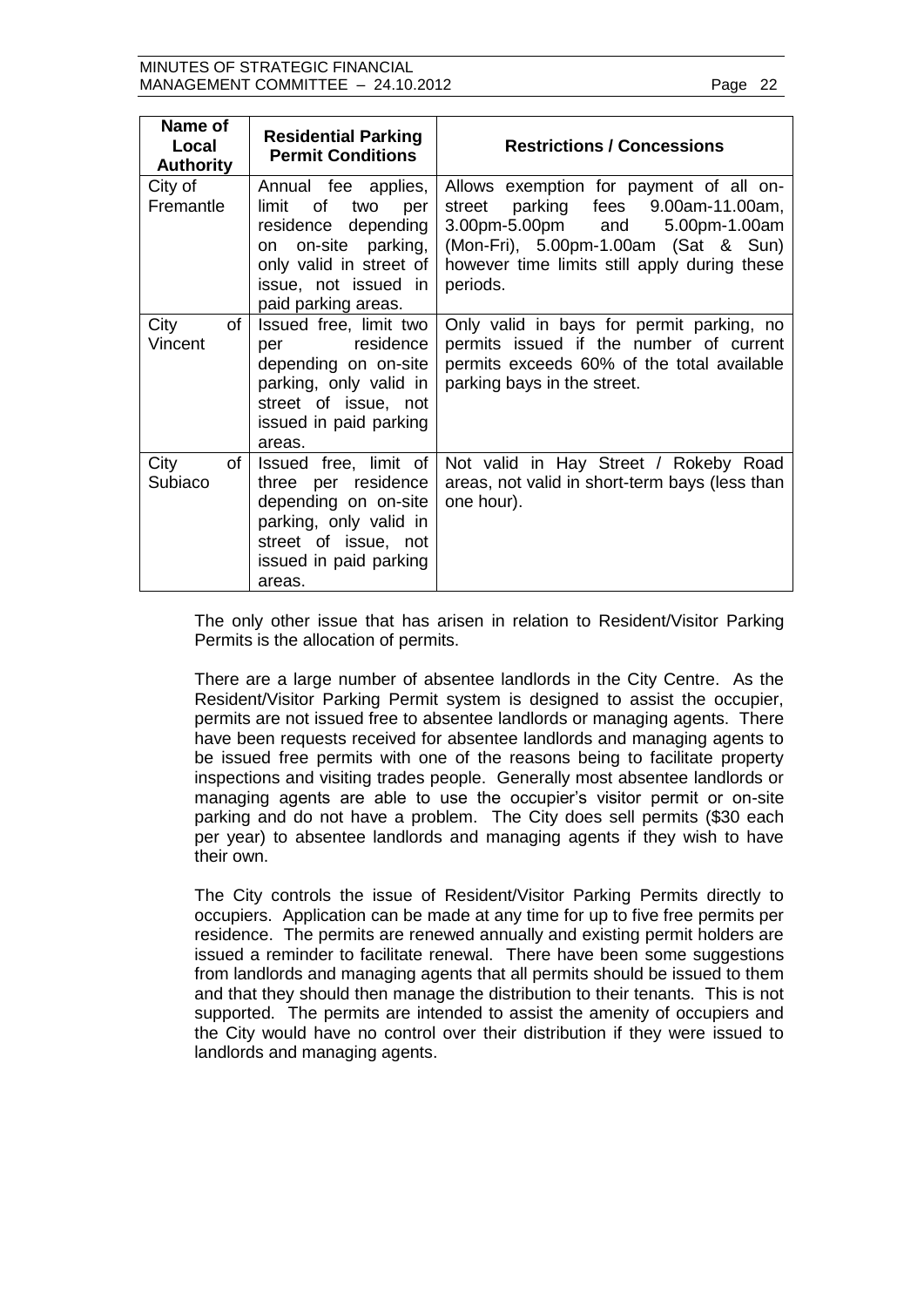#### **Legislation/Strategic Plan/Policy Implications**

**Legislation** *Parking Local Law 1998*. **Strategic Plan Key Focus Area:** Leadership and Governance. **Objective:** To lead and manage the City effectively.

#### **Policy:**

- Parking Schemes Policy.
- Joondalup City Centre Car Parking for Commercial Development.

#### **Risk Management Considerations:**

The main risk relative to the consideration of this report is the potential for lost revenue associated with any proposed introduction of free parking for a portion of time in existing paid parking areas.

#### **Financial/Budget Implications:**

If it is proposed to implement free parking for a portion of time in existing paid parking areas, this will result in a loss of revenue. Potentially this could impact the accumulation of reserve funds to fund future parking and other City Centre initiatives.

#### **Regional Significance:**

The provision of adequate parking facilities and services is crucial to maintaining and continuing to develop Joondalup as a major regional centre in the Perth Metropolitan area.

#### **Sustainability Implications:**

The provision of car parks and the encouragement of additional parking may be seen as encouraging the use of cars for transport with possible negative environmental implications.

#### **Consultation:**

Not Applicable.

#### **COMMENT**

Consultation was undertaken with a number of other local governments in relation to how they managed various aspects of their parking services.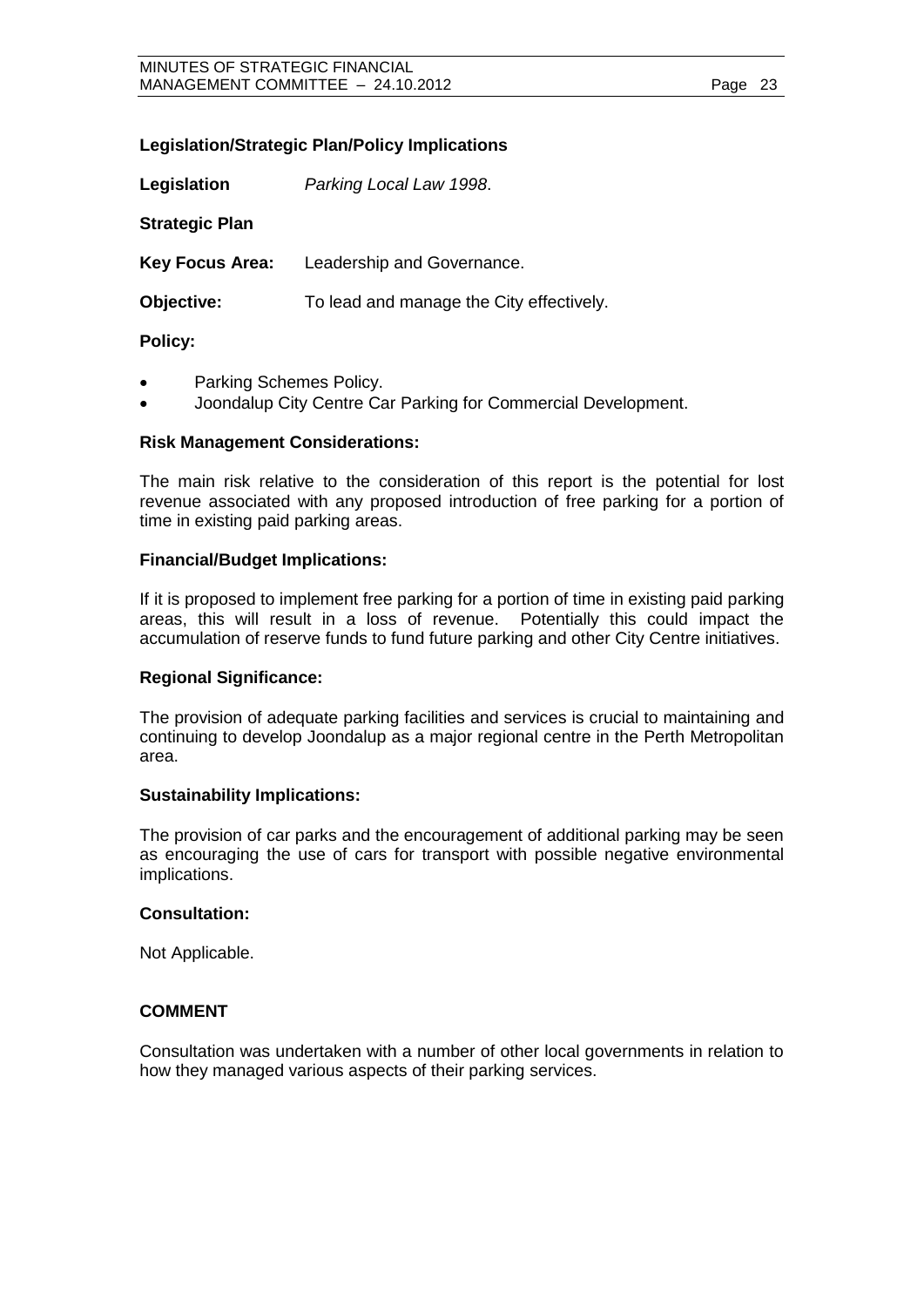#### **VOTING REQUIREMENTS**

Simple Majority.

**MOVED Cr Chester, SECONDED Cr Norman that the Strategic Financial Management Committee NOTES the report Review of Off-Street Car Park Utilisation 2011/2012 and Parking Issues in the City Centre.**

#### The Motion was Put and **CARRIED** (6/0)

**In favour of the Motion:** Cr Amphlett, Mayor Pickard, Crs Chester, McLean, Norman, and Thomas.

*Appendix 2 refers*

*To access this attachment on electronic document, click here[:](Attach2agnSFMC241012.pdf) [Attach2agnSFMC241012.pdf](file://coj-fluorine/Minutes/minagenda/FINAL/Attachments/Attach2agnSFMC241012.pdf)*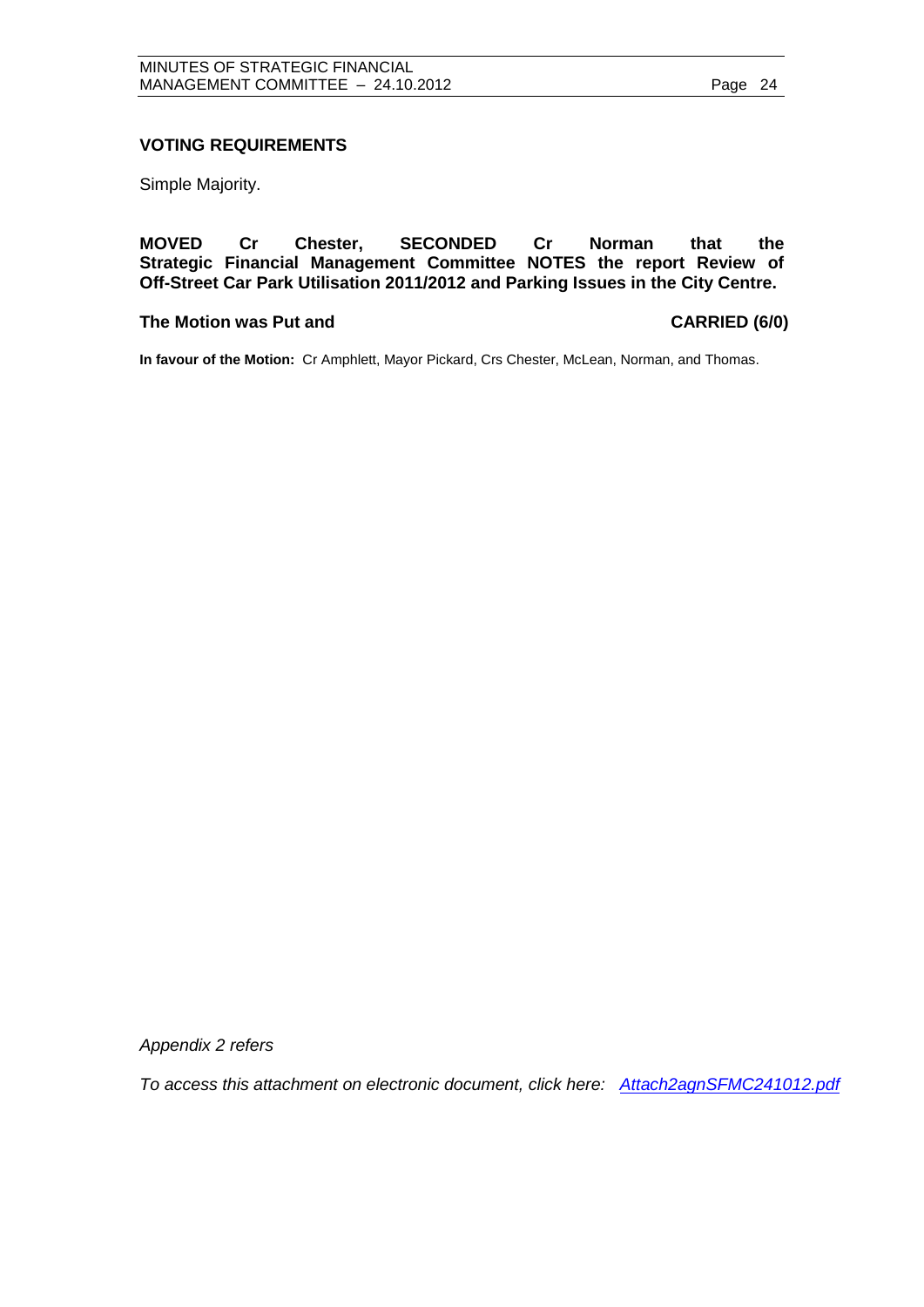*Cr Amphlett left the meeting at 7.20pm. Cr Norman assumed the Chair.*

<span id="page-24-0"></span>

| <b>ITEM3</b>                           | <b>20 YEAR STRATEGIC FINANCIAL PLAN</b>   |                                                       |  |  |  |
|----------------------------------------|-------------------------------------------|-------------------------------------------------------|--|--|--|
| <b>WARD:</b>                           | All                                       |                                                       |  |  |  |
| <b>RESPONSIBLE</b><br><b>DIRECTOR:</b> | Mr Mike Tidy<br><b>Corporate Services</b> |                                                       |  |  |  |
| <b>FILE NUMBER:</b>                    | 52582                                     |                                                       |  |  |  |
| <b>ATTACHMENTS:</b>                    | Attachment 1                              | Draft 20 Year Strategic Financial Plan<br>2011 - 2031 |  |  |  |

#### **PURPOSE**

For Council to adopt the Draft 20 Year Strategic Financial Plan.

#### **EXECUTIVE SUMMARY**

The City's previous 20 Year Strategic Financial Plan was adopted in 2009 (CJ226-10/09 refers). A new 20 Year Strategic Financial Plan has been developed during the past year, with the Strategic Financial Management Committee having considered reports on its development at its meetings on 20 February 2012, 16 April 2012 and 9 July 2012.

At the 9 July 2012 meeting the Strategic Financial Management Committee recommended and Council at its July meeting (CJ138-07/12 refers) subsequently endorsed the projections and proposals of the draft 20 Year Strategic Financial Plan and requested that it be progressed to a final version that meets the requirements of the Department of Local Government's Long Term Financial Planning Framework and Guidelines, for the Strategic Financial Management Committee's further consideration and recommendation to Council.

This report presents the final version of the 20 Year Strategic Financial Plan with the proposed changes and addresses the request in relation to compliance with the Department of Local Government's Long Term Financial Planning Framework and Guidelines.

*It is recommended that Council ADOPTS the Draft 20 Year Strategic Financial Plan 2011 – 2031 as detailed in Attachment 1 to this Report.*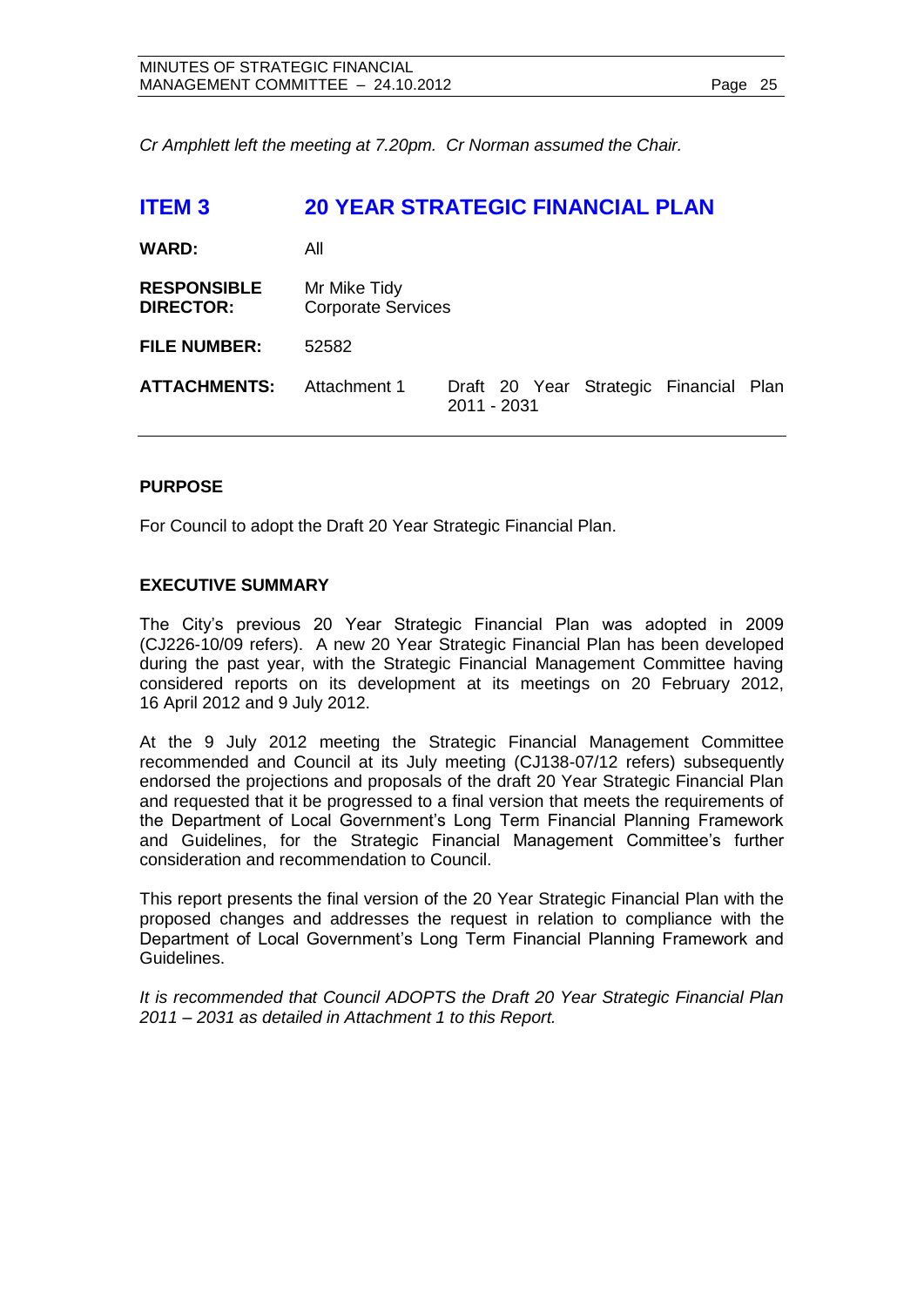#### **BACKGROUND**

A new 20 Year Strategic Financial Plan has been developed during the past year, with the Strategic Financial Management Committee having considered reports on its development at its meetings on 20 February 2012, 16 April 2012 and 9 July 2012. The 20 Year Strategic Financial Plan has been developed to replace the previous 20 Year Strategic Financial Plan adopted in 2009. It has also been developed to meet the new requirements of the Department of Local Government's Long Term Financial Planning Framework and Guidelines.

At its meeting held on 24 July 2012 (CJ138-07/12 refers), Council considered the recommendation from the Strategic Financial Management Committee meeting of 9 July 2012 and resolved as follows:

#### *"That Council:*

- *1 ENDORSES the projections and proposals of the draft 20 Year Strategic Financial Plan 2011/12 – 2030/31 as summarised in Attachments 2 to 6 to Report CJ138-07/12;*
- *2 REQUESTS that the draft 20 Year Strategic Financial Plan 2011/12 – 2030/31 be progressed to a final version, that meets the requirements of the Department of Local Government's Long Term Financial Planning Framework and Guidelines, for consideration and recommendation to Council for adoption; and*
- *3 ADOPTS the revised 20 Year Strategic Financial Plan - Guiding Principles Statement, forming Attachment 1 to Report CJ138-07/12, modified as follows:*

#### *Key Elements/Assumptions*

*Annual Process – The 20 Year Strategic Financial Plan will be prepared and reviewed during the first quarter of each financial year by the Administration for submission to the Strategic Financial Management Committee in the second quarter for consideration. This will enable the 20 Year Strategic Financial Plan to be used as an enabler to the Budget setting process for the following year."*

#### **DETAILS**

Before considering the detail of the report there is a disclaimer that needs to be made.

#### Disclaimer

*Readers of the 20 Year Strategic Financial Plan should note that the document is used predominantly as a planning tool. As such it is based on many assumptions and includes several projects and proposals that in some cases:*

- *Have been approved by Council and are in progress;*
- *Have been considered by Council but are yet to receive final approval;*
- *Have only been considered by Elected Members at a strategy level;*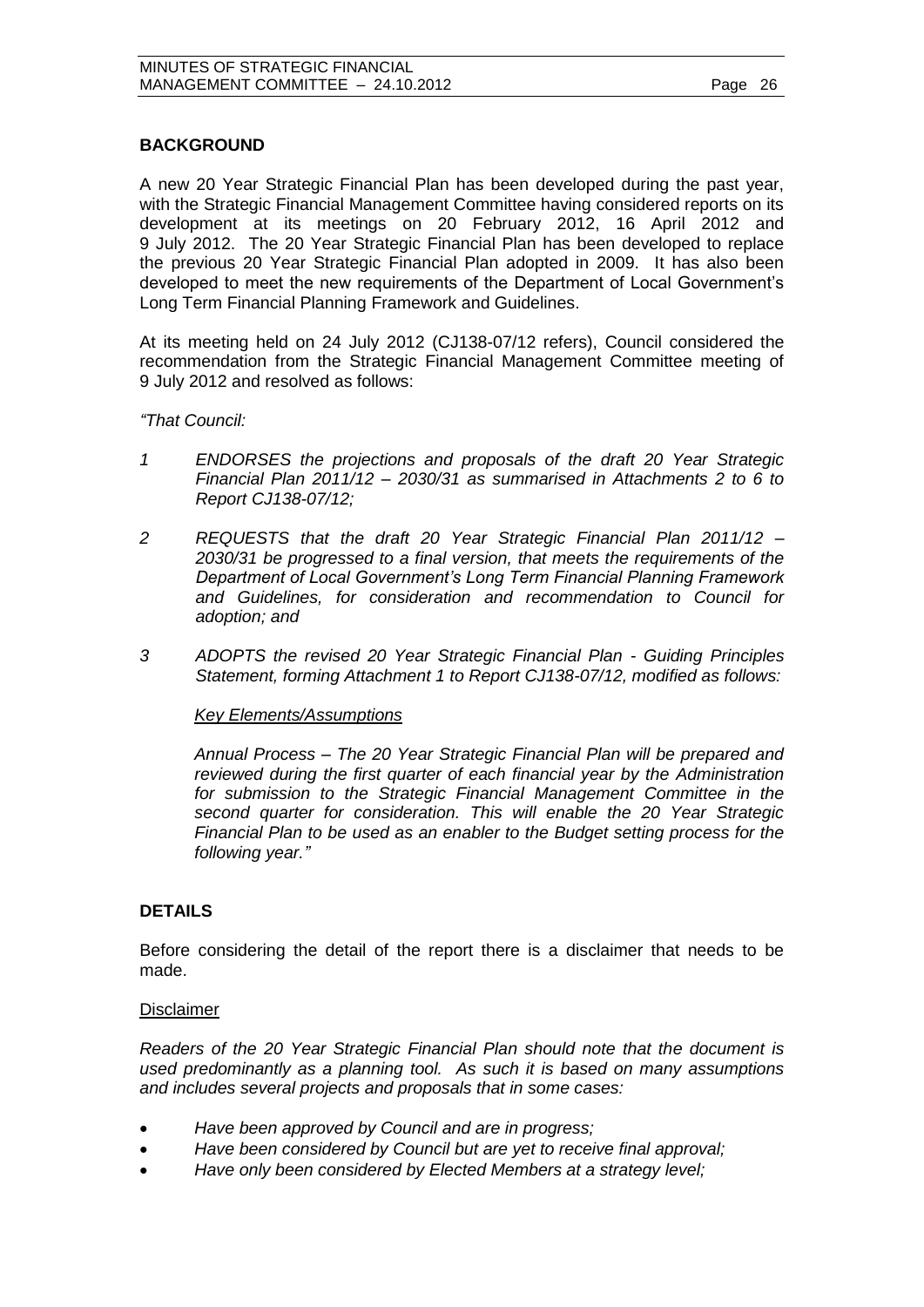- *Have only been considered by officers; and*
- *Are operational in nature and based on the continued provision of services and maintenance of City assets and infrastructure in accordance with management and other plans.*

*Any of the assumptions and any of the projects or proposals not already approved could prove to be inaccurate both as to likely requirement, timing and financial estimates or may not come to pass at all. They have, however, been included based on the best available information and knowledge to hand at this time in relation to likely requirement, timing and financial estimates. Adoption of the 20 Year Strategic Financial Plan by Council does not constitute a commitment or agreement to any of the projects or proposals that have not already been approved or the financial estimates and projection.*

#### **Issues and options considered:**

#### Explanation of the Strategic Financial Plan

In preparing the 20 Year Strategic Financial Plan, the Department of Local Government Long Term Financial Planning Framework and Guidelines has been used as the principal reference point in terms of form and content.

The Department of Local Government have published a model Long Term Financial Planning with supporting templates. The City has generally followed the model with the principal difference being that the City's Strategic Financial Plan extends over 20 years rather than the model's 10 years. For major projects in particular, 10 years is not considered a sufficient timeframe to cover the long lead times for development, planning and eventual implementation. The contents of the Strategic Financial Plan are summarised in Table 1 below:

| <b>Sections</b><br>$2$ to 6<br>$\Omega$<br>1 to $3$<br>description of the City of Joondalup.                                                                                                                                                                       | <b>Pages</b> | <b>Reference</b> | <b>Details</b>                                                                                                                                                                                                                                                                                                                             |
|--------------------------------------------------------------------------------------------------------------------------------------------------------------------------------------------------------------------------------------------------------------------|--------------|------------------|--------------------------------------------------------------------------------------------------------------------------------------------------------------------------------------------------------------------------------------------------------------------------------------------------------------------------------------------|
|                                                                                                                                                                                                                                                                    |              |                  | Introductory sections, explaining the purpose of the<br>Strategic Financial Plan, executive summary and                                                                                                                                                                                                                                    |
| <b>Sections</b><br>7 to<br>$\circ$<br>13<br>Plan was produced.<br>4 to 7<br>Includes:<br>$\circ$<br>the projections.<br>and 5 Year Capital Works Program.<br>Comments regarding Workforce Planning.<br>$\bullet$<br>$\bullet$<br>Management Committee<br>Financial |              |                  | These four sections explain how the Strategic Financial<br>Summary of the guiding principles used to produce<br>Comments regarding the Asset Management Policy<br>Details of the day to day assumptions (e.g. labour<br>costs) and the major projects (no change to those<br>included in the report to the July 2012 Strategic<br>meeting) |

Table 1 – Explanation of the Strategic Financial Plan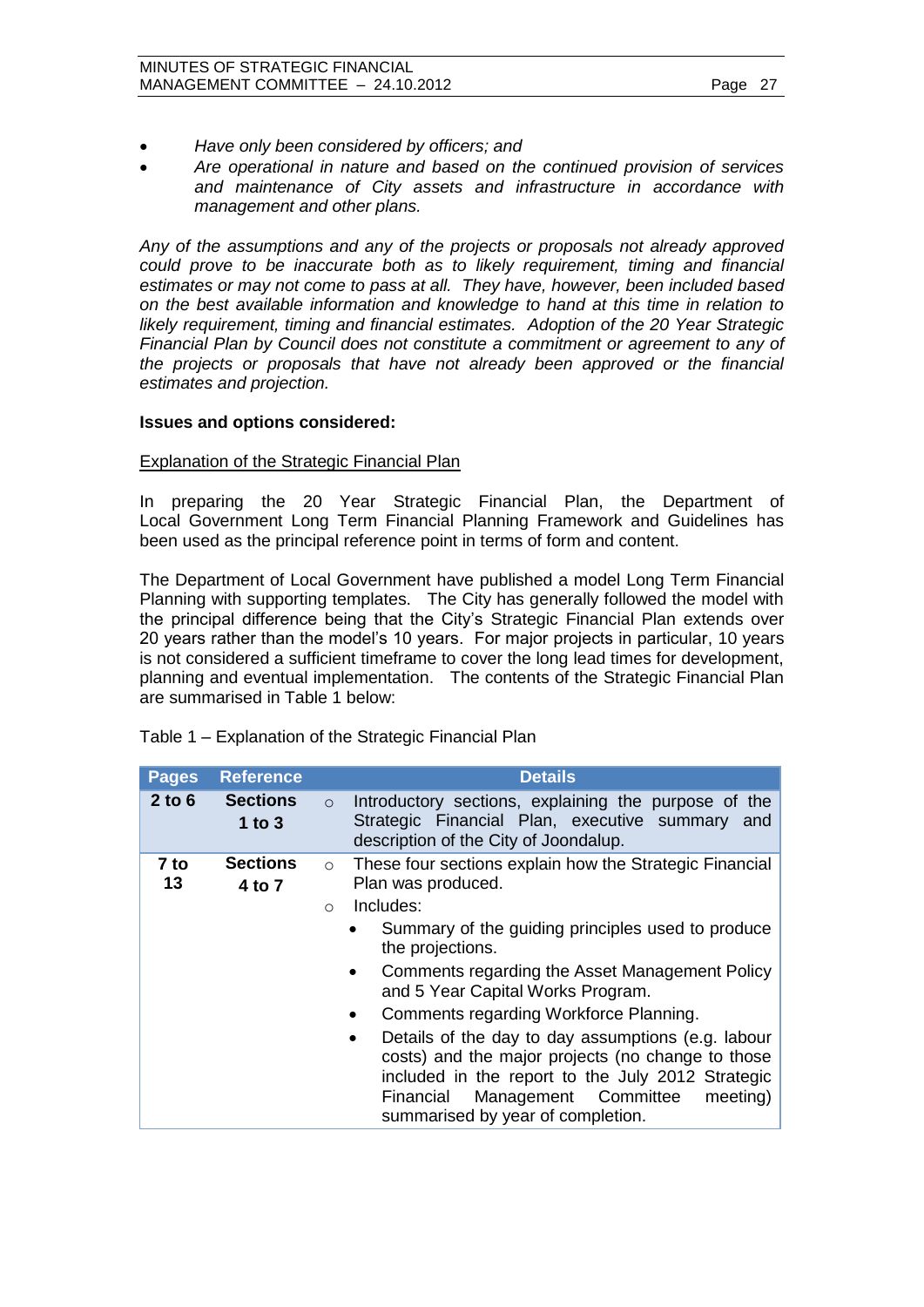MINUTES OF STRATEGIC FINANCIAL MANAGEMENT COMMITTEE  $-24.10.2012$ 

| ane | Ω |
|-----|---|
|     |   |

| <b>Pages</b>           | <b>Reference</b>                                    |                     | <b>Details</b>                                                                                                                                                                                                                                                                                                                                                                                                                                                                                                                  |
|------------------------|-----------------------------------------------------|---------------------|---------------------------------------------------------------------------------------------------------------------------------------------------------------------------------------------------------------------------------------------------------------------------------------------------------------------------------------------------------------------------------------------------------------------------------------------------------------------------------------------------------------------------------|
| 14 <sub>to</sub><br>34 | <b>Sections</b><br>8 to 9                           | $\circ$<br>$\circ$  | These two sections explain the indicator projections<br>and the supporting schedules.<br>Includes:<br>For each of the Department of Local Government<br>Key Indicators commentary on the<br>standard<br>achieved and an explanation where the standard is<br>not achieved.<br>The funding assumptions assumed for major<br>$\bullet$<br>projects as set out in the supporting schedules.                                                                                                                                        |
| 35 to<br>39            | <b>Sections</b><br>10 to 11                         | $\circ$             | Analysis of risk and scenario analysis.                                                                                                                                                                                                                                                                                                                                                                                                                                                                                         |
| 40 to<br>42            | <b>Appendix 1</b>                                   | $\circ$             | 20 Year Strategic Financial Plan - Guiding Principles<br>Statement as amended by Council 24 July 2012.                                                                                                                                                                                                                                                                                                                                                                                                                          |
| 43                     | <b>Appendix 2</b>                                   | $\circ$             | Explanation of the four Financial Statements included<br>as part of the Strategic Financial Plan and described<br>below.                                                                                                                                                                                                                                                                                                                                                                                                        |
| 44 to<br>52            | <b>Financial</b><br><b>Statements</b><br>FS1 to FS4 | $\circ$<br>$\Omega$ | The supporting Financial Statements to the Strategic<br>Financial Plan.<br>The Financial Statements are:<br>As per the Department of Local Government Long<br>$\bullet$<br>Term<br>Financial<br>Planning<br>Framework<br>and<br>Guidelines (note Statement of Financial Position<br>and Equity Statement have been combined as a<br>single statement).<br>The same statements required for the Budget and<br>$\bullet$<br><b>Annual Financial Statements.</b><br>Each followed by a table that explains each line.<br>$\bullet$ |
| 53 to<br>63            | <b>Supporting</b><br><b>Schedules</b><br>SS1 to SS7 | $\circ$             | Seven supporting schedules provide additional detail<br>on calculations and projections.                                                                                                                                                                                                                                                                                                                                                                                                                                        |

In summary, the 20 Year Strategic Financial Plan meets the requirements of the Department of Local Government Long Term Financial Planning Framework and Guidelines for a Long Term Financial Planning by June 2013.

Projections Have Not Changed Since July 2012 Strategic Financial Management Committee.

There are no changes to the financial projections included in the Strategic Financial Plan at Attachment 1 to those presented to the Strategic Financial Management Committee on 9 July 2012.

Some of the Key Indicator calculations, required by the Department of Local Government Long Term Financial Planning Framework and Guidelines, have changed since the last report to the Strategic Financial Management Committee on 9 July 2012. Clarification was sought because the calculations for some indicators published in the *Local Government (Financial Management) Regulations 1996*, which were amended in April 2012, were different to the calculations included in the Department of Local Government Integrated Planning and Reporting Advisory Standard. Table 2 below compares the ratio as reported at 9 July 2012 compared to the values now included in the updated Strategic Financial Plan (Attachment 1 refers). The values shown in the table below are the average over 20 years.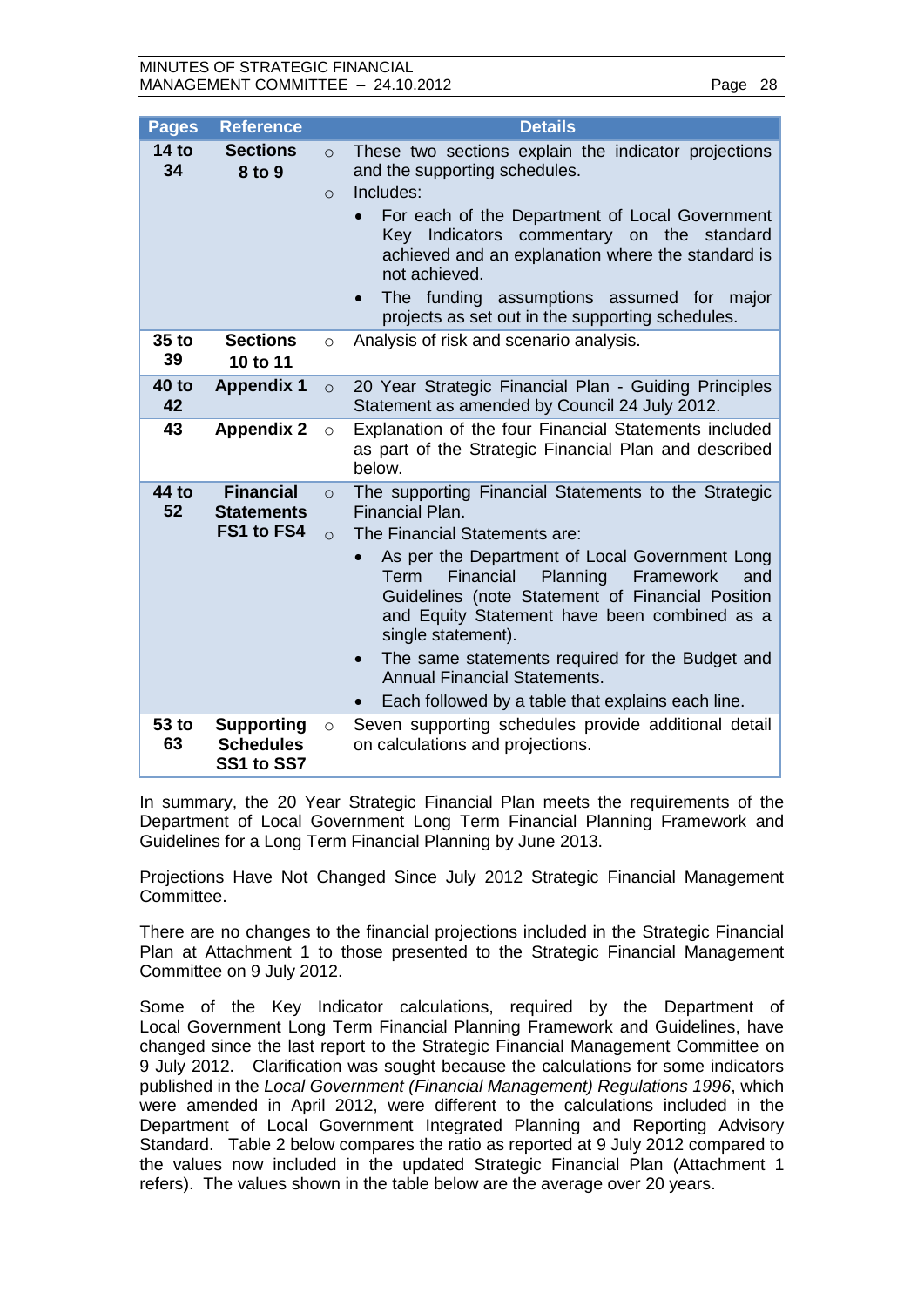| <b>Ref</b>              | <b>Key Indicator</b>                               | <b>July 2012</b> | <b>Oct 2012</b> |  |
|-------------------------|----------------------------------------------------|------------------|-----------------|--|
| 1                       | <b>Operating Surplus Ratio</b>                     | 0.5%             | 2.4%            |  |
| 2                       | <b>Own Source Revenue Coverage</b><br><b>Ratio</b> | 99%              | 99%             |  |
| 3                       | <b>Current Ratio</b>                               | 164%             | 164%            |  |
| $\overline{\mathbf{4}}$ | <b>Debt Service Coverage Ratio</b>                 | 9.7              | 7.6             |  |
| 5                       | <b>Asset Sustainability</b>                        | 89%              | 89%             |  |
| 6                       | <b>Asset Renewal Funding Ratio</b>                 | Not calculated   | 100%            |  |
| 7                       | <b>Asset Consumption Ratio*</b>                    | Not calculated   | Not calculated  |  |

Table 2 – Key Indicators Change to the ratio shown at July 2012.

\* Note: The Asset Consumption Ratio is currently unable to be calculated because it requires the current replacement cost of depreciable assets. These will be compiled during 2012/13.

#### **Legislation/Strategic Plan/Policy Implications**

#### **Legislation** Section 5.56 of the *Local Government Act 1995*.

*"(1) A local government is to plan for the future of the district."*

#### **Strategic Plan**

**Key Focus Area:** Leadership and Governance. **Objective:** 1.3.2 The City maintains a long-term Strategic Financial Plan which is reviewed regularly.

#### **Policy**

Not Applicable.

#### **Risk Management Considerations:**

The plan is based on many assumptions. There is a risk that those assumptions could be wrong or may not come to pass, however, it is a planning tool and the City is not committed to anything in the plan by virtue of endorsing it. Periodic review and update of the plan will ensure that it remains a relevant and useful document to manage the City's financial affairs into the future.

Further consideration of risk is covered in section 10 of the 20 Year Strategic Financial Plan (Attachment 1 refers).

#### **Financial/Budget Implications:**

The 20 Year Strategic Financial Plan represents projections and estimates, based on many assumptions and is a primary planning tool for the development of future budgets. Adoption of the 20 Year Strategic Financial Plan, however, does not constitute a commitment or agreement by the City to the projects and proposals it contains or the financial estimates and projections included in the 20 Year Strategic Financial Plan (Attachment 1 refers).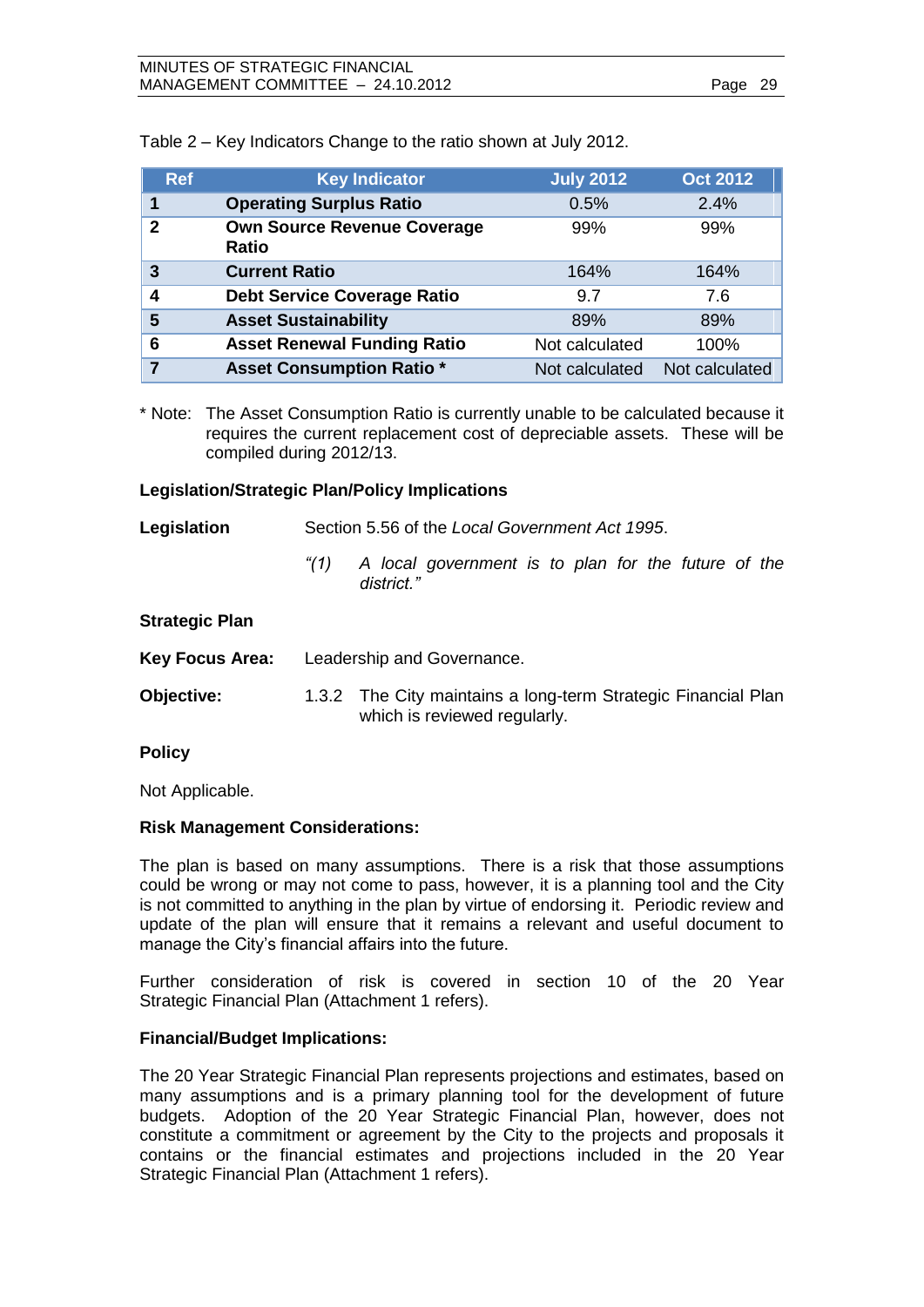#### **Regional Significance:**

Not Applicable.

#### **Sustainability Implications:**

The 20 Year Strategic Financial Plan represents the primary and key strategic financial planning document for the City and has a direct bearing on planning for the financial sustainability of the City.

#### **Consultation:**

The 20 Year Strategic Financial Plan has been prepared after extensive consultation with City Business Units and the Strategic Financial Management Committee at three previous meetings on 20 February 2012, 16 April 2012 and 9 July 2012.

#### **COMMENT**

The Draft 20 Year Strategic Financial Plan 2011 – 2031 (Attachment 1 refers) sets out a significant program of works and projects for the City of Joondalup over the next 20 years. These are in keeping with and represent the Joondalup 2022 vision for the City: *"A global City: bold, creative and prosperous".*

Although the program is ambitious it is achievable with financial discipline and the 20 Year Strategic Financial Plan maps out how this can be done.

The Draft 20 Year Strategic Financial Plan 2011 – 2031 replaces the previous 20 Year Strategic Financial Plan adopted in 2009 and also meets the requirements of the Department of Local Government for a Long Term Financial Planning to be adopted by June 2013.

Of the seven Department of Local Government Integrated Planning and Reporting Advisory Standards the 20 Year Strategic Financial Plan shows the City meets and achieves advanced standard in all or most years of the Strategic Financial Plan for four of the key indicators. It is acknowledged, however, that the 20 Year Strategic Financial Plan does not meet all of the standards and work is still required particularly in relation to compiling assets data.

The most difficult standard is the Operating Surplus Ratio. The City does not achieve the standard in only four of the 20 years of the 20 Year Strategic Financial Plan and these are in the very early years. Over the rest of the life of the 20 Year Strategic Financial Plan, however, the advanced standard is never achieved. The advanced standard requires an Operating Surplus Ratio of greater than 15%. A ratio of this size would invariably require significant operating surpluses to be generated. It is difficult to understand the necessity for this level of surplus and the City's approach has been not to generate significant surpluses for which there is no specific purpose.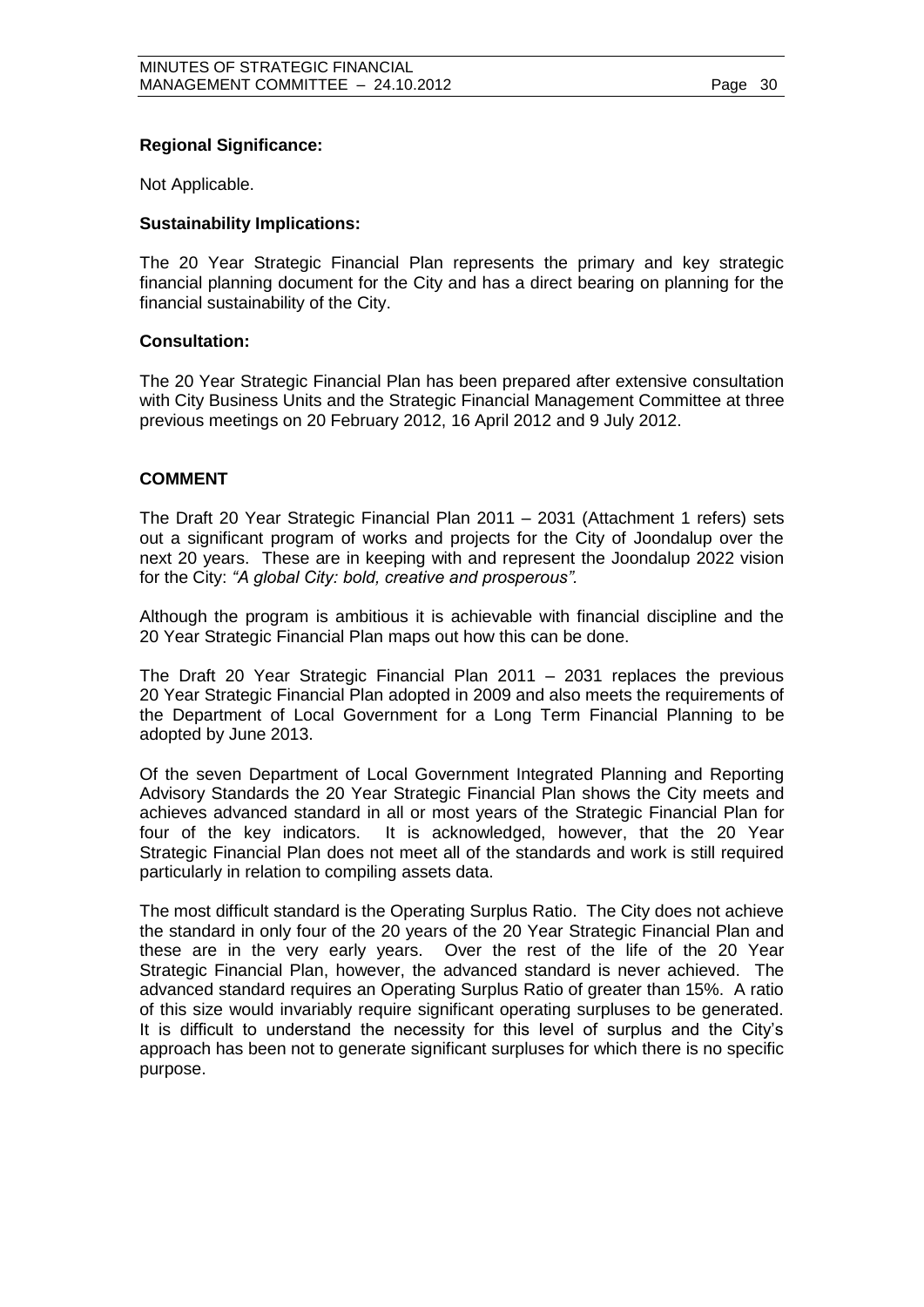Simple Majority.

*Cr Amphlett returned to the meeting at 7.23pm and resumed the Chair.* 

#### **OFFICER'S RECOMMENDATION**

That Council ADOPTS the Draft 20 Year Strategic Financial Plan 2011 – 2031 as detailed in Attachment 1 to this Report.

#### **MOVED Cr Norman, SECONDED Cr Thomas that Council:**

- **1 ADOPTS the Draft 20 Year Strategic Financial Plan 2011 – 2031 as detailed in Attachment 1 to this Report; and**
- **2 REQUESTS the administration to write to the Minister of Local Government highlighting the inappropriate level set for the operating surplus ratio as specified in the Department of Local Government's Advisory Standards and request an urgent review of the ratio to a more appropriate level that reflects the nature of local government operations.**

#### The Motion was Put and **CARRIED** (6/0)

**In favour of the Motion:** Cr Amphlett, Mayor Pickard, Crs Chester, McLean, Norman, and Thomas.

*Appendix 3 refers*

*To access this attachment on electronic document, click her[e:](Attach3agnSFMC241012.pdf) [Attach3agnSFMC241012.pdf](file://coj-fluorine/Minutes/minagenda/FINAL/Attachments/Attach3agnSFMC241012.pdf)*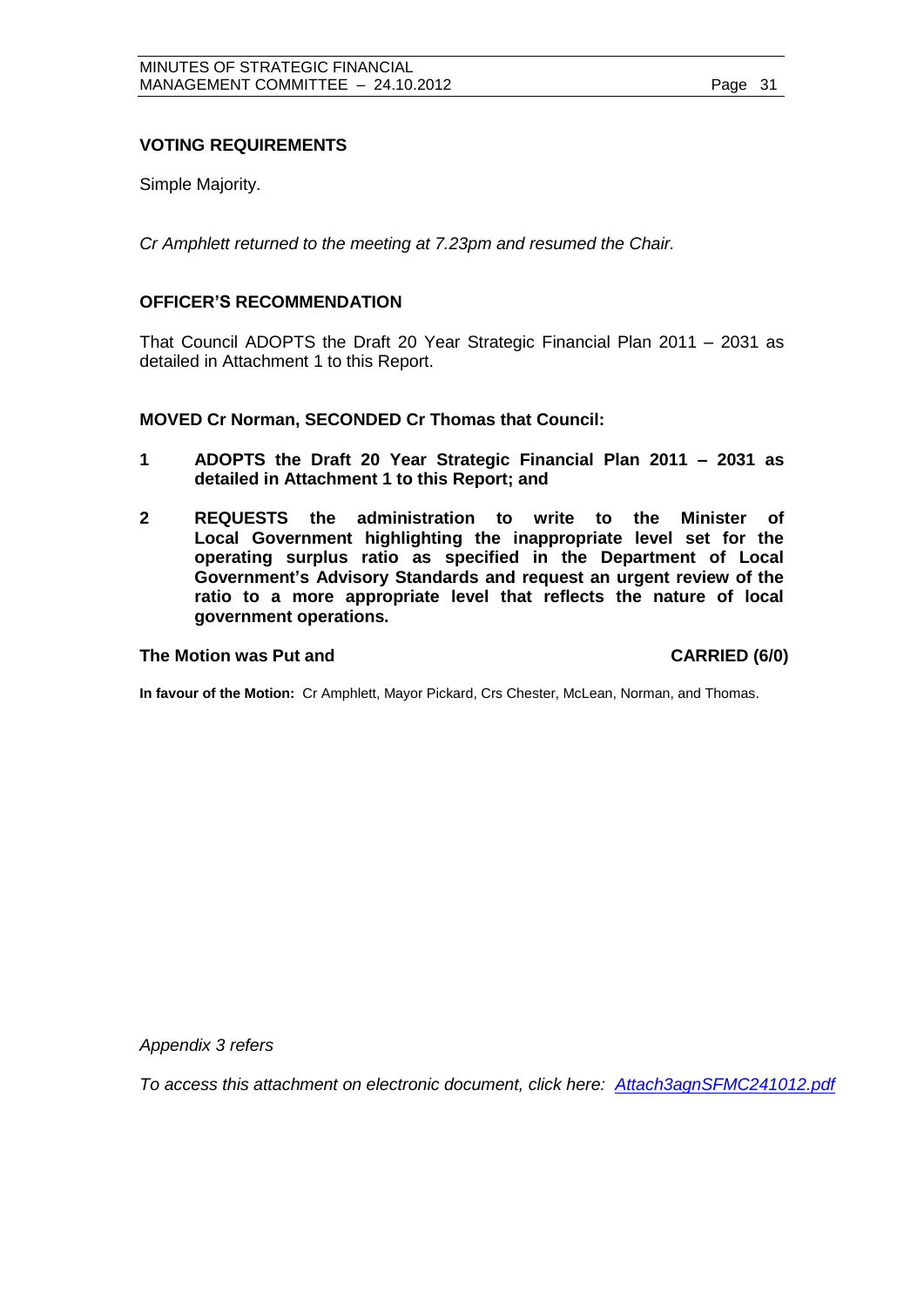## <span id="page-31-0"></span>**ITEM 4 CONFIDENTIAL – BUSINESS CASE – MULTI-STOREY CAR PARK**

| <b>WARD:</b>                           | <b>North</b>                                                                            |  |  |
|----------------------------------------|-----------------------------------------------------------------------------------------|--|--|
| <b>RESPONSIBLE</b><br><b>DIRECTOR:</b> | Mr Mike Tidy<br><b>Corporate Services</b>                                               |  |  |
| <b>FILE NUMBER:</b>                    | 102400                                                                                  |  |  |
| <b>ATTACHMENTS:</b>                    | Attachment 1<br><b>Business Case for Multi Storey Car Park</b>                          |  |  |
| (Please Note:                          | These attachments are confidential and will appear in the<br>official Minute Book only) |  |  |

This report is confidential in accordance with Section 5.23(2)(c) of the *Local Government Act 1995,* which also permits the meeting to be closed to the public for business relating to the following:

*a contract entered into, or which may be entered into, by the local government and which relates to a matter to be discussed at the meeting.* 

A full report was provided to Elected Members and Committee Members under separate cover. The report is not for publication.

#### **VOTING REQUIREMENTS**

Simple Majority.

#### **OFFICER'S RECOMMENDATION**

That Council:

- 1 APPROVES the Business Case for a Multi Storey Car Park as at Attachment 1 to this Report;
- 2 AGREES to proceed to develop a Multi Storey Car Park on the McLarty Avenue site with a street level only commercial frontage; and
- 3 REQUESTS that the Chief Executive Officer develops a project plan, detailed design and specification and a sourcing strategy for the construction of the Multi Storey Car Park on McLarty Avenue.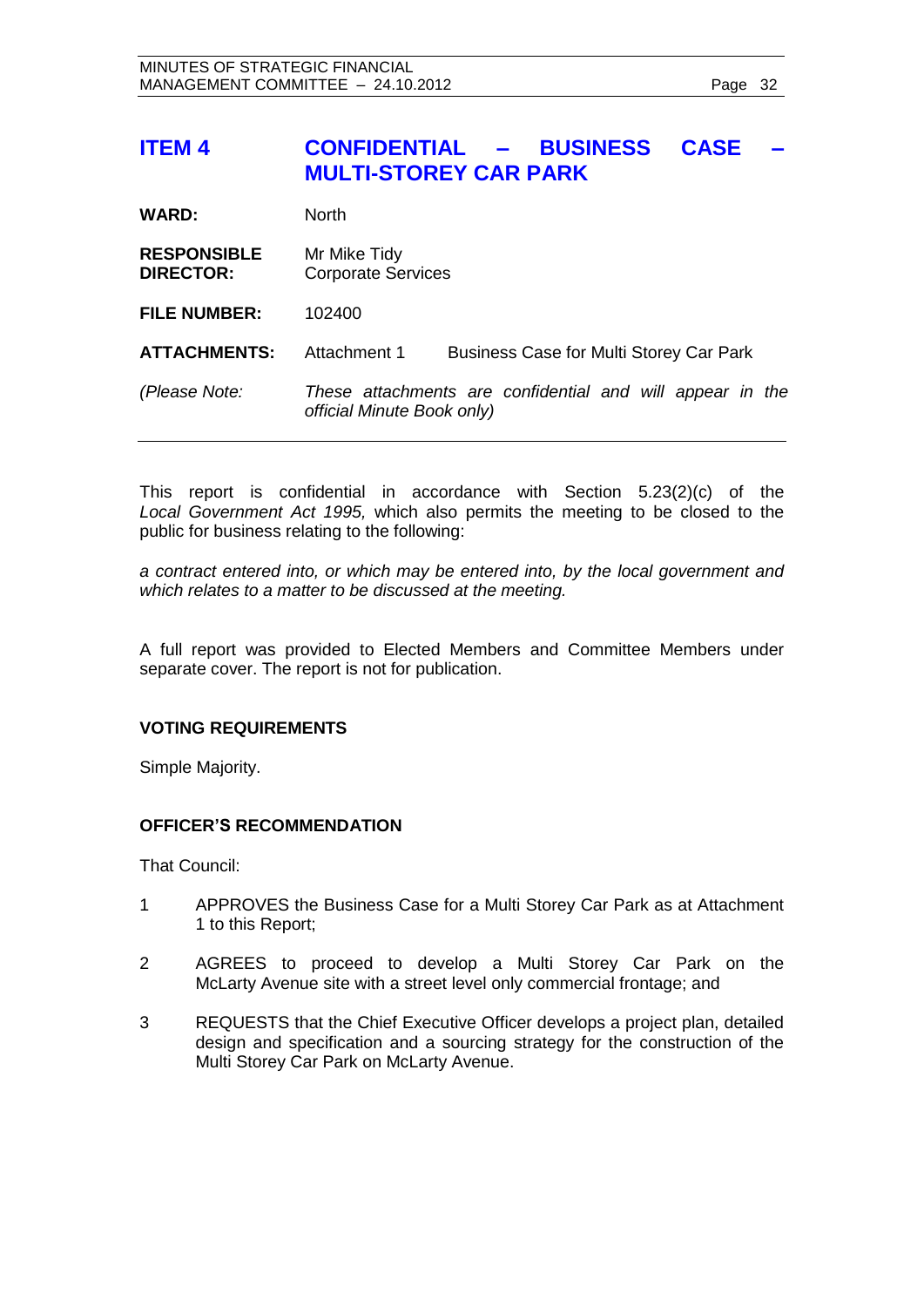**MOVED Cr Chester, SECONDED Cr Norman that the Strategic Financial Management Committee:**

- **1 NOTES the Business Case for a Multi Storey Car Park as at Attachment 1 to this Report;**
- **2 REQUESTS the Chief Executive Officer to UNDERTAKE a parking study incorporating McLarty Avenue and Boas Avenue car parks and the findings be reported to a Special Meeting of the Strategic Financial Management Committee.**

#### The Motion was Put and **CARRIED** (6/0)

**In favour of the Motion:** Cr Amphlett, Mayor Pickard, Crs Chester, McLean, Norman, and Thomas.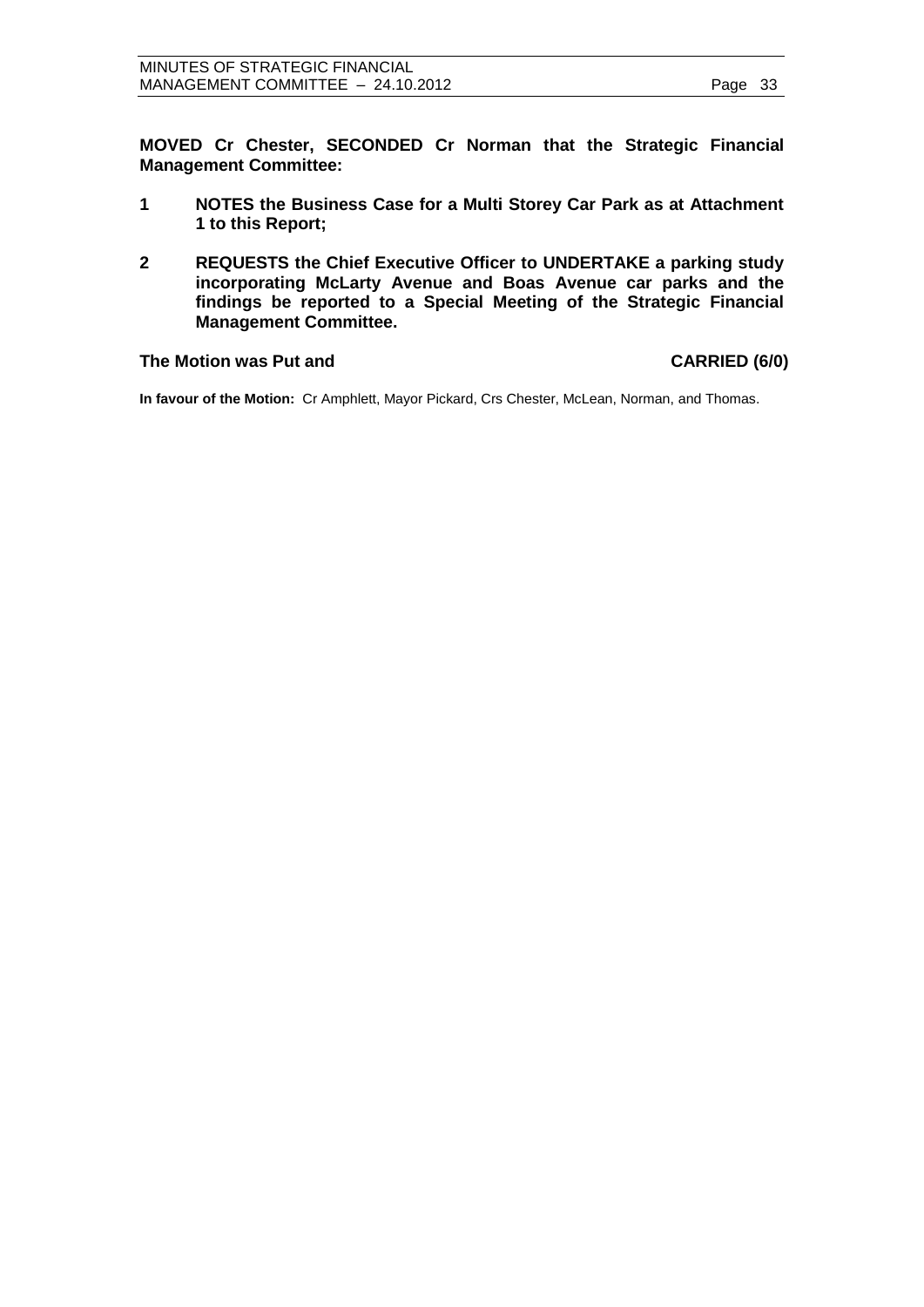<span id="page-33-0"></span>

| <b>ITEM 5</b>                          | <b>CITY</b><br><b>REPORT</b>                                                                                                        | <b>CONFIDENTIAL - PROPOSED DISPOSAL OF</b><br><b>FREEHOLD PROPERTIES</b><br>- STATUS                                                                                                                                                                                                                                                                                                                                                                                                                                                                                                                                                                               |
|----------------------------------------|-------------------------------------------------------------------------------------------------------------------------------------|--------------------------------------------------------------------------------------------------------------------------------------------------------------------------------------------------------------------------------------------------------------------------------------------------------------------------------------------------------------------------------------------------------------------------------------------------------------------------------------------------------------------------------------------------------------------------------------------------------------------------------------------------------------------|
| <b>WARD:</b>                           | All                                                                                                                                 |                                                                                                                                                                                                                                                                                                                                                                                                                                                                                                                                                                                                                                                                    |
| <b>RESPONSIBLE</b><br><b>DIRECTOR:</b> | Mr Garry Hunt<br><b>Chief Executive Officer</b>                                                                                     |                                                                                                                                                                                                                                                                                                                                                                                                                                                                                                                                                                                                                                                                    |
| <b>FILE NUMBER:</b>                    | 63627, 101515                                                                                                                       |                                                                                                                                                                                                                                                                                                                                                                                                                                                                                                                                                                                                                                                                    |
| <b>ATTACHMENTS:</b>                    | Attachment 1<br><b>Attachment 2</b><br>Attachment 3<br>Attachment 4<br>Attachment 5<br>Attachment 6<br>Attachment 7<br>Attachment 8 | Lot 200 (18) Quilter Drive, Duncraig and<br>Lot 766 (167) Dampier Avenue, Kallaroo<br>202 (20) Kanangra Crescent,<br>Lot<br>Greenwood and Lot 147 (25) Millport Drive,<br>Warwick<br>Lot 613 (11) Pacific Way, Beldon and<br>Lot 671 (178) Camberwarra Drive, Craigie<br>Lot 745 (103) Caridean Street, Heathridge<br>and Lot 977 (15) Burlos Court, Joondalup<br>Lot 23 (77) Gibson Avenue, Padbury and<br>Lot 1001 (14) Camberwarra Drive, Craigie<br>Lots 642/643 (57/59) Marri Road, Duncraig<br>and Lot 971 (52) Creaney Drive, Kingsley<br>Lot 549 (11) Moolanda Boulevard, Kingsley<br>Proposed Sub-division Plan - Lot 977<br>(15) Burlos Court, Joondalup |

This report is confidential in accordance with Section 5.23(2)(h) of the *Local Government Act 1995* and regulation 4A of the *Local Government (Administration) Regulations 1996,* which also permits the meeting to be closed to the public for business relating to the following:

*the determination by the local government of a price for the sale or purchase of property by the local government and the discussion of such a matter.* 

A full report was provided to Elected Members and Committee Members under separate cover. The report is not for publication.

*This item was discussed earlier in the meeting following Item 1 - Progress Report on the Proposed Disposal of Lots 642/643 (57) Marri Road, Duncraig, page [12](#page-11-0) refers.*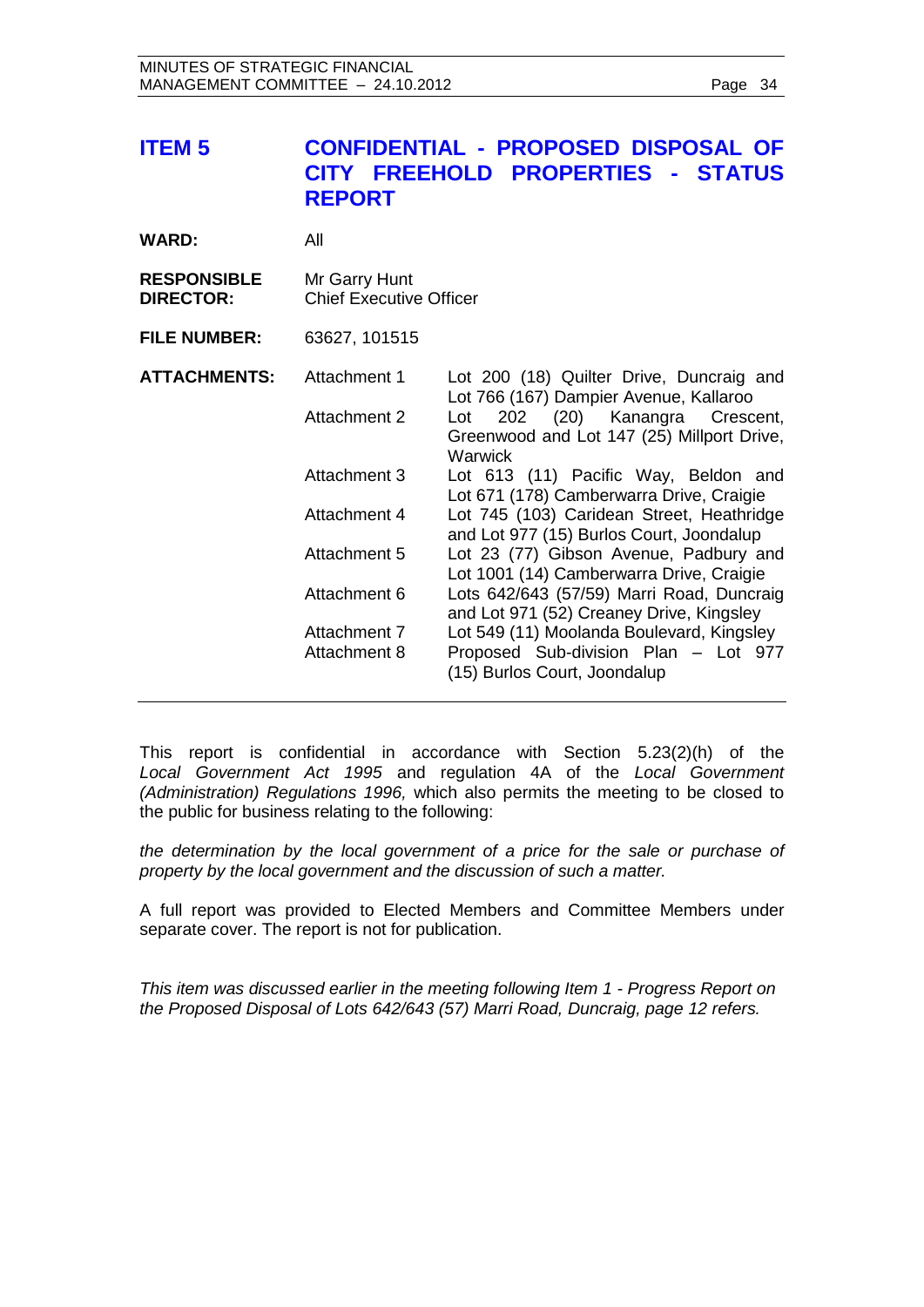# <span id="page-34-0"></span>**ITEM 6 CONFIDENTIAL - POTENTIAL DISPOSAL OF AREA OF LAND WITHIN CITY FREEHOLD LOT 549 (11) MOOLANDA BOULEVARD, KINGSLEY**

WARD: South-East

**RESPONSIBLE:** Mr Garry Hunt Chief Executive Officer

**FILE NUMBER:** 63627

**ATTACHMENTS:** Attachment 1 Location Plan of Lot 549 (11) Moolanda Boulevard, Kingsley Attachment 2 Draft Design for New Lot and Car Park

*(Please Note: These attachments are confidential and will appear in the official Minute Book only)*

This report is confidential in accordance with Section 5.23(2)(h) of the *Local Government Act 1995* and regulation 4A of the *Local Government (Administration) Regulations 1996,* which also permits the meeting to be closed to the public for business relating to the following:

*the determination by the local government of a price for the sale or purchase of property by the local government and the discussion of such a matter.* 

A full report was provided to Elected Members and Committee Members under separate cover. The report is not for publication.

*This item was discussed earlier in the meeting prior to Item 2 - Review of Off-Street Car Park Utilisation 2011/2012 and Parking Issues in the City Centre, page [14](#page-13-0) refers.*